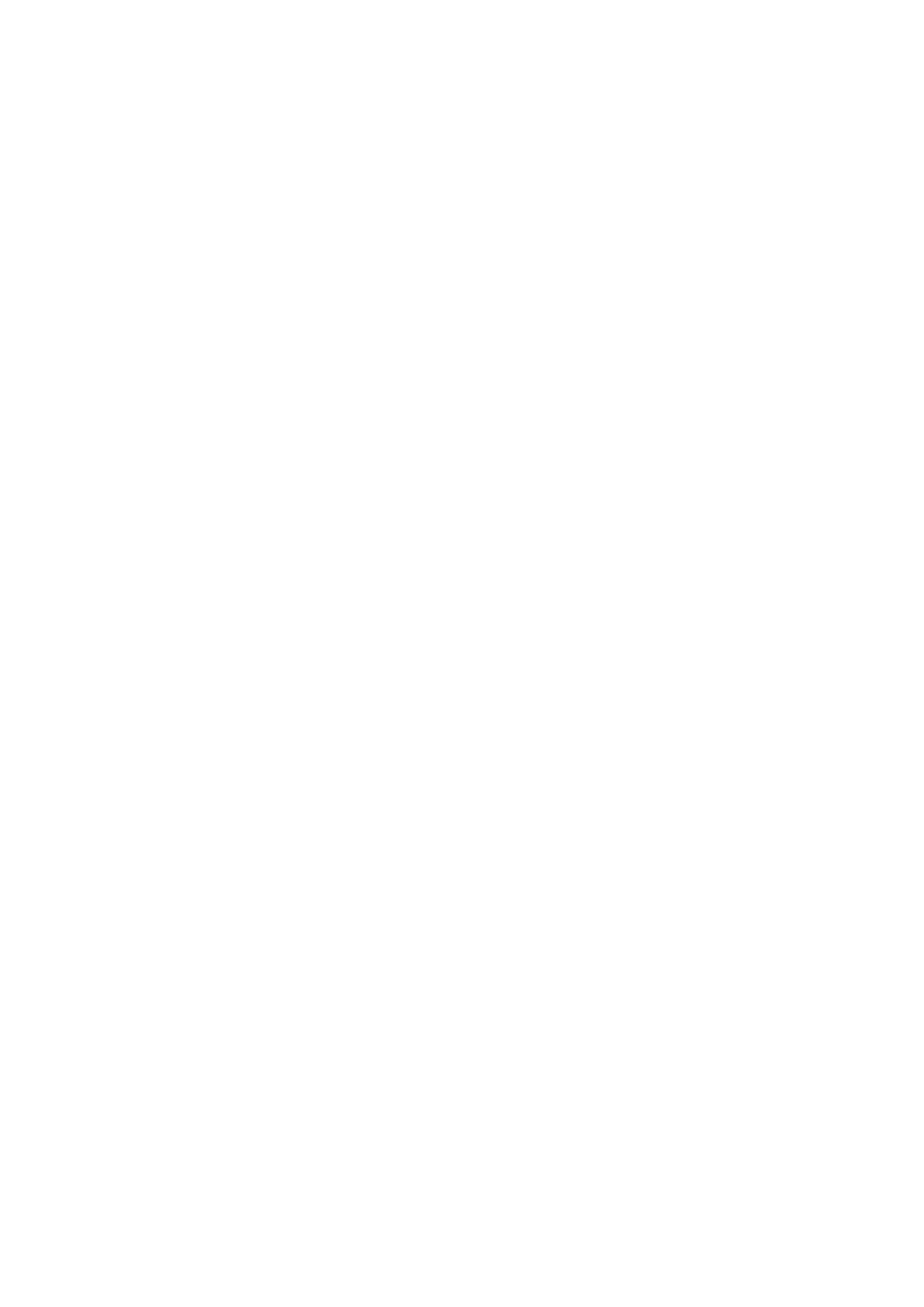# Storyline:

# *A Creative Approach to Learning and Teaching*

Edited by

Peter J. Mitchell and Marie Jeanne McNaughton

Cambridge **Scholars** Publishing

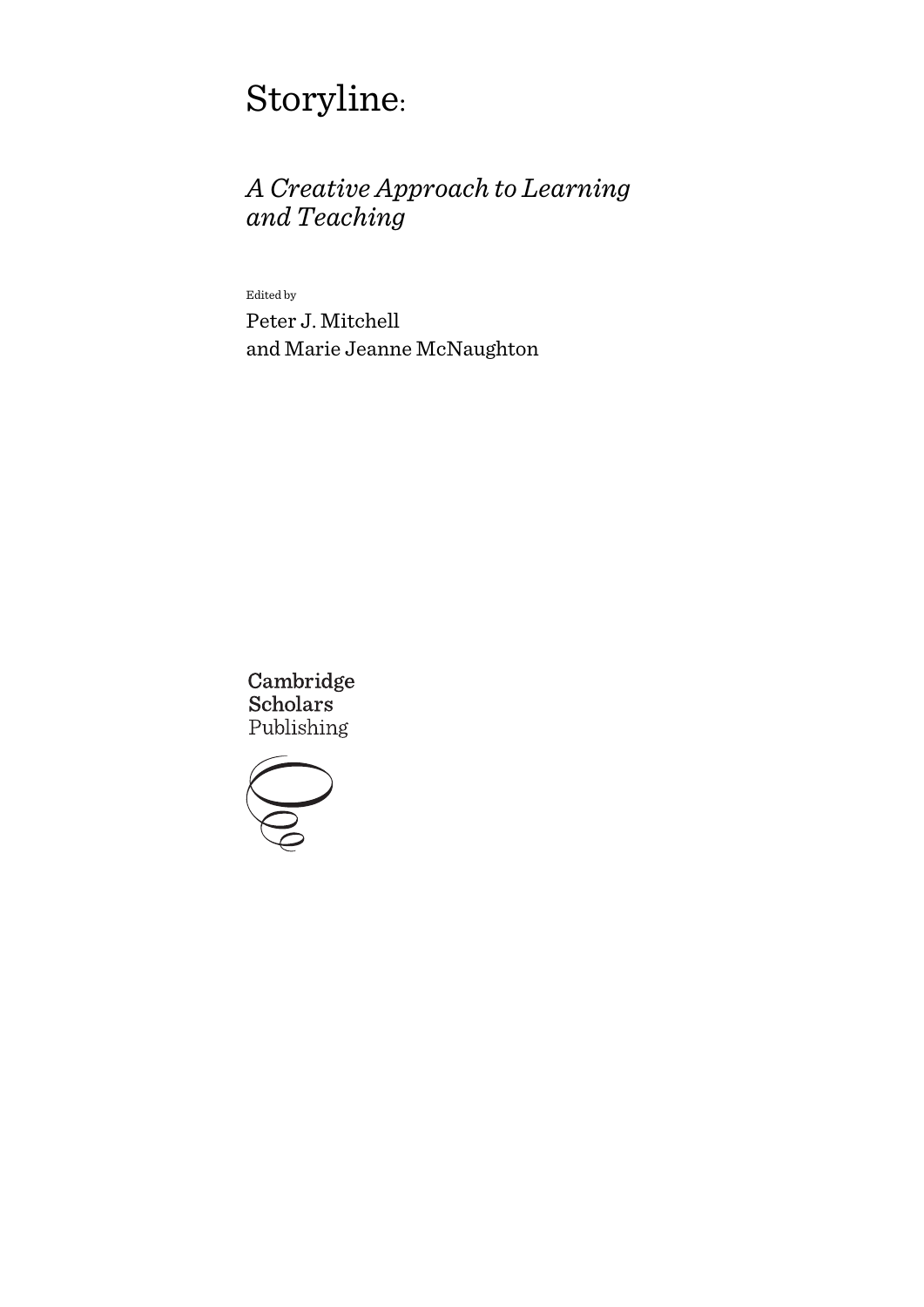Storyline: A Creative Approach to Learning and Teaching

Edited by Peter J. Mitchell and Marie Jeanne McNaughton

This book first published 2016

Cambridge Scholars Publishing

Lady Stephenson Library, Newcastle upon Tyne, NE6 2PA, UK

British Library Cataloguing in Publication Data A catalogue record for this book is available from the British Library

Copyright © 2016 by Peter J. Mitchell, Marie Jeanne McNaughton and contributors

All rights for this book reserved. No part of this book may be reproduced, stored in a retrieval system, or transmitted, in any form or by any means, electronic, mechanical, photocopying, recording or otherwise, without the prior permission of the copyright owner.

ISBN (10): 1-4438-9035-9 ISBN (13): 978-1-4438-9035-9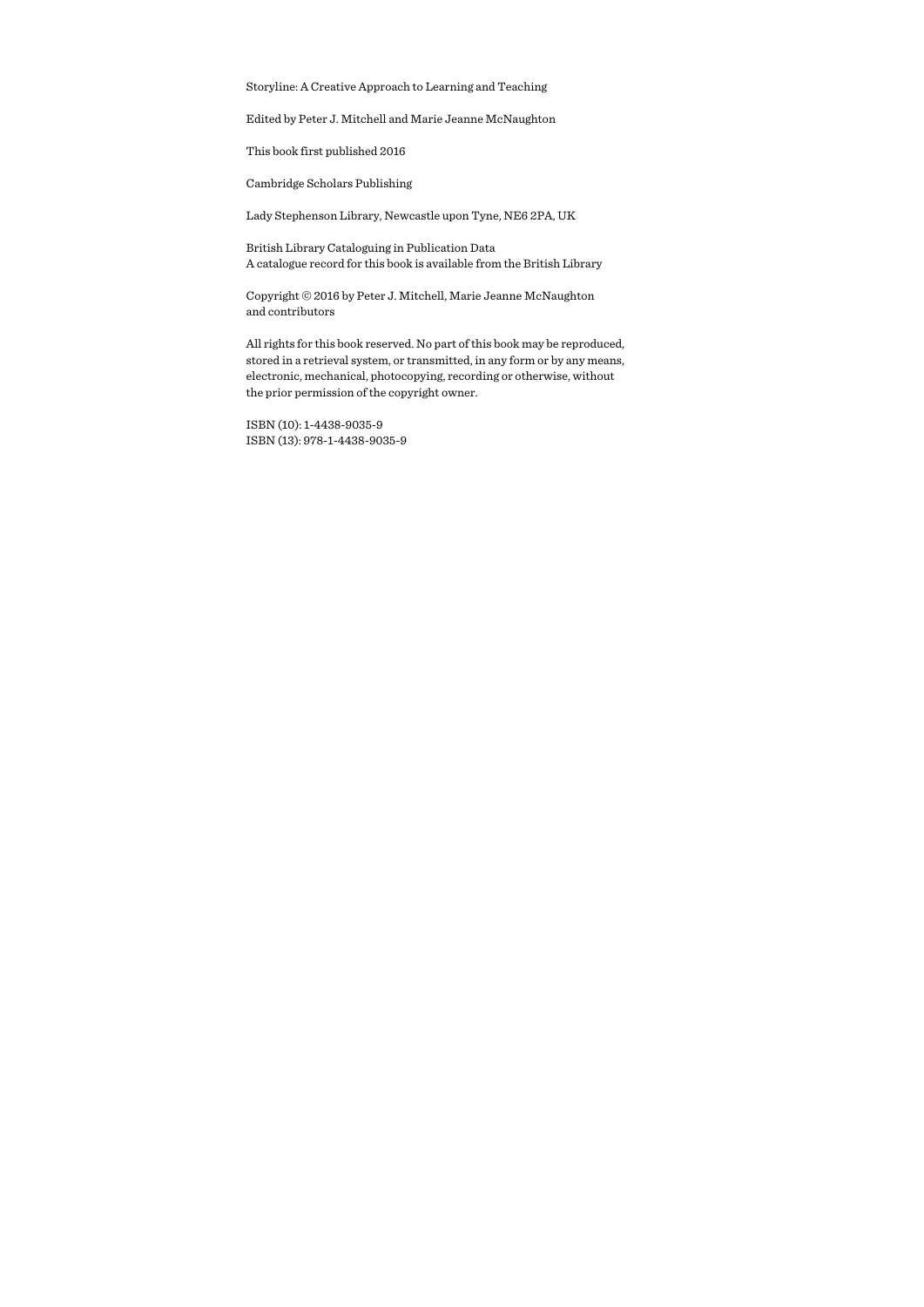# TABLE OF CONTENTS

| Peter J. Mitchell and Marie Jeanne McNaughton                                                                             |
|---------------------------------------------------------------------------------------------------------------------------|
| <b>Part I: Placing Storyline in Context</b>                                                                               |
| Connecting the Past, Present and the Future: A Story about the Travel<br>of Education through Time<br>Jón Torfi Jónasson  |
| Storyline: From Small Beginnings to Storyline International<br><b>Steve Bell and Sallie Harkness</b>                      |
| Storyline and Motivation<br>María Steingrímsdóttir                                                                        |
| Connecting Multiple Intelligence to Storyline: Opportunities for Every<br>Talent<br>Griet De Baecke and Liliane van Acker |
| Sceptical Questions on Storyline and How to Answer Them<br>Ulf Schwänke and Rebecca Plaskitt                              |
| Part II: Storyline in the Classroom                                                                                       |
| Nurturing the Spirit<br>Jeff Creswell                                                                                     |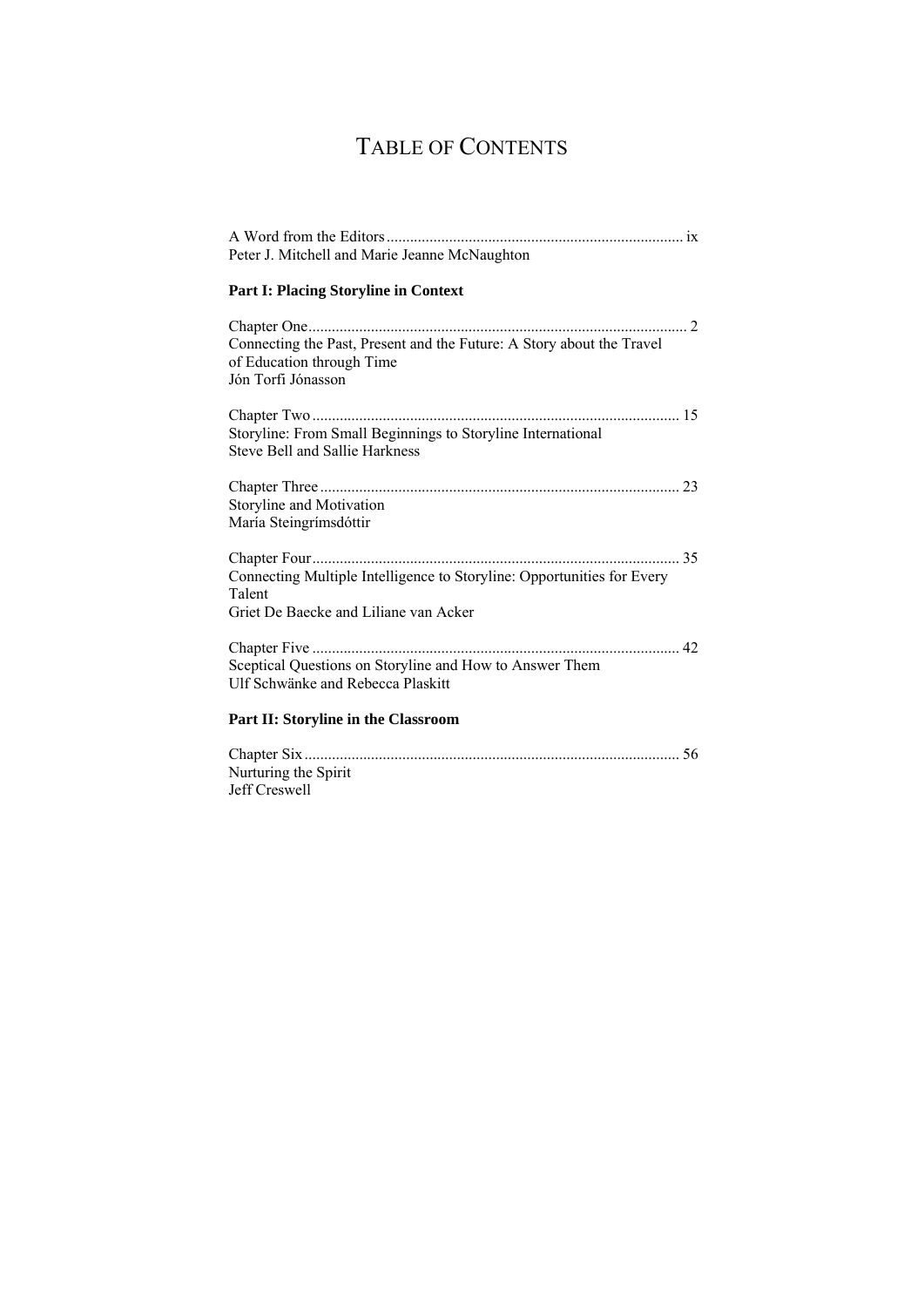#### vi Table of Contents

| The Birth of a Storyline School<br>Pamela Adamson                                                                                |
|----------------------------------------------------------------------------------------------------------------------------------|
| Global Storylines: The World in the Classroom, the Classroom<br>in the World                                                     |
| Marie Jeanne McNaughton and Diana Ellis<br>Learning in the Environment<br>Sallie Harkness                                        |
| Storyline as a Means of Developing Linguistic Creativity<br>Joanna Smogorzewska                                                  |
| Storyline as a Key to Meaningful Learning: Arts and Science Combined<br>in SPACE ME<br>Tone Pernille Østern and Anna-Lena Østern |
| From Cradle to Grave: A Storyline Topic about Life and Death<br>Björg Eiríksdóttir                                               |
| Astrid Lindgren and Emil of Lönneberga: A Book-based Storyline<br>Hanne Jacobsen                                                 |
| Storyline as a Model for School Change: A Principal's Perspective<br><b>Emily Nelsen</b>                                         |
| Part III: Storyline in the Foreign Language Classroom                                                                            |
| Storyline as an Approach to Task-based Language Teaching<br>Doris Kocher                                                         |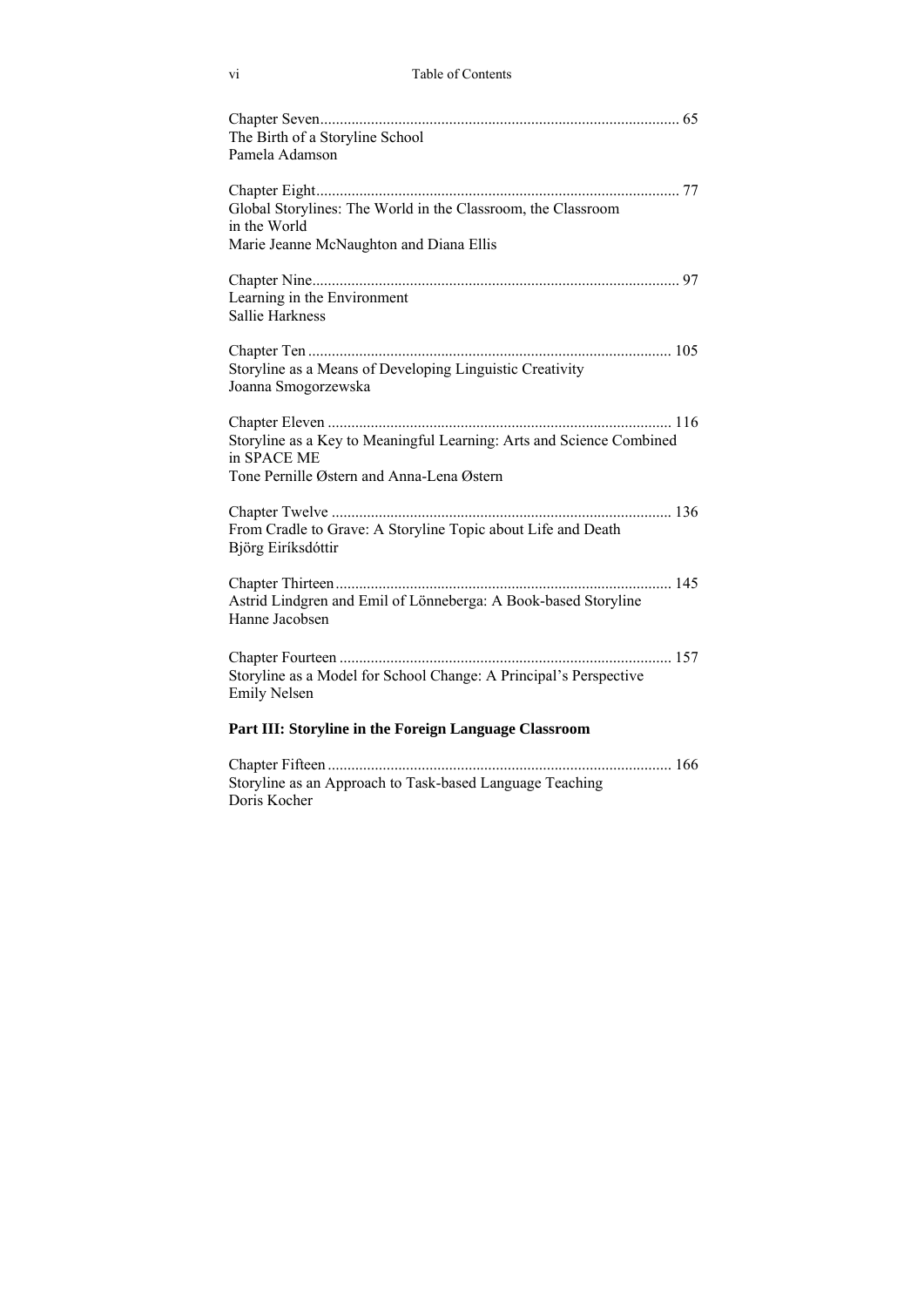| Storyline: A Key to Effective Learning and Teaching<br>vii                                                                                                                          |
|-------------------------------------------------------------------------------------------------------------------------------------------------------------------------------------|
| . 179<br>Storyline and Learner Motivation in the University Foreign Language<br>Classroom<br>Peter J. Mitchell, Liudmila A. Mitchell and Svetlana K. Gural                          |
| The Storyline Approach and EFL Teaching in Brazilian County Schools<br>Andressa Portella Felipin, Irmgat Nielsen and Simone Schmitt                                                 |
| Developing Writing Skills in the Young Language Learner<br><b>Sharon Ahlquist</b>                                                                                                   |
| Storyline and ICT in Second Language Learning<br>Barbara Blair                                                                                                                      |
| Part IV: Storyline in Adult Education                                                                                                                                               |
| The Applicability of the Storyline Approach to Teaching in Adult<br>Education<br>Cecilie Falkenberg                                                                                 |
| The Storyline Method of Teaching and Learning: Applications<br>at the University<br>Wendy Emo and Kenneth R. Emo                                                                    |
| Storyline as a Space for Simulated Practice: A Teaching Experiment<br>in Higher Education<br>Birthe Lund, Lone Tang Jørgensen, Helle Pagh Fisker,<br>Henriette Skaarup Gejel Jensen |
| Storyline and Pre-Service Teacher Preparation Programmes<br>Olivia Murray                                                                                                           |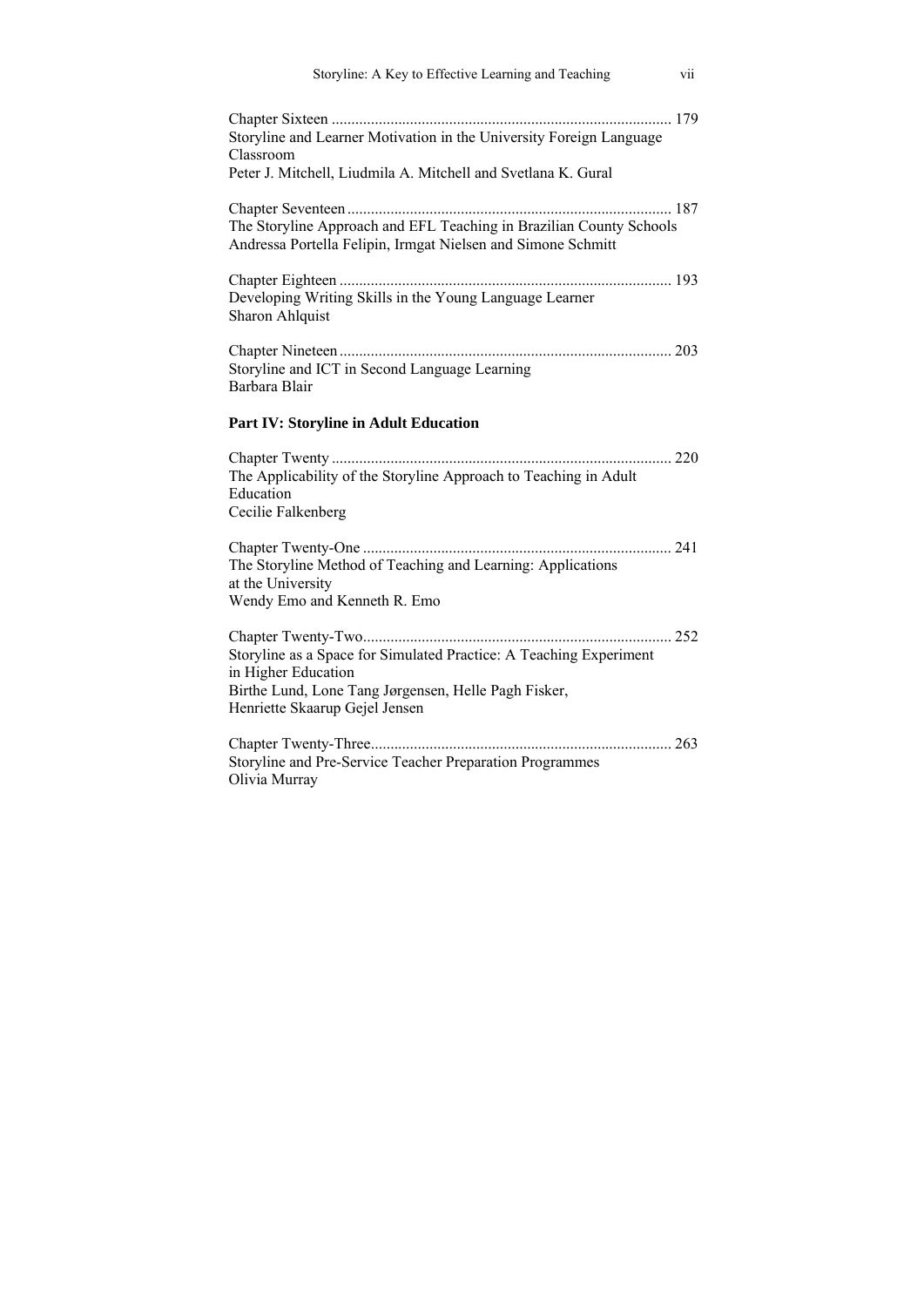| Starting Storyline Teaching: Effects on Teachers<br>Wendy Emo |  |
|---------------------------------------------------------------|--|
|                                                               |  |
|                                                               |  |

viii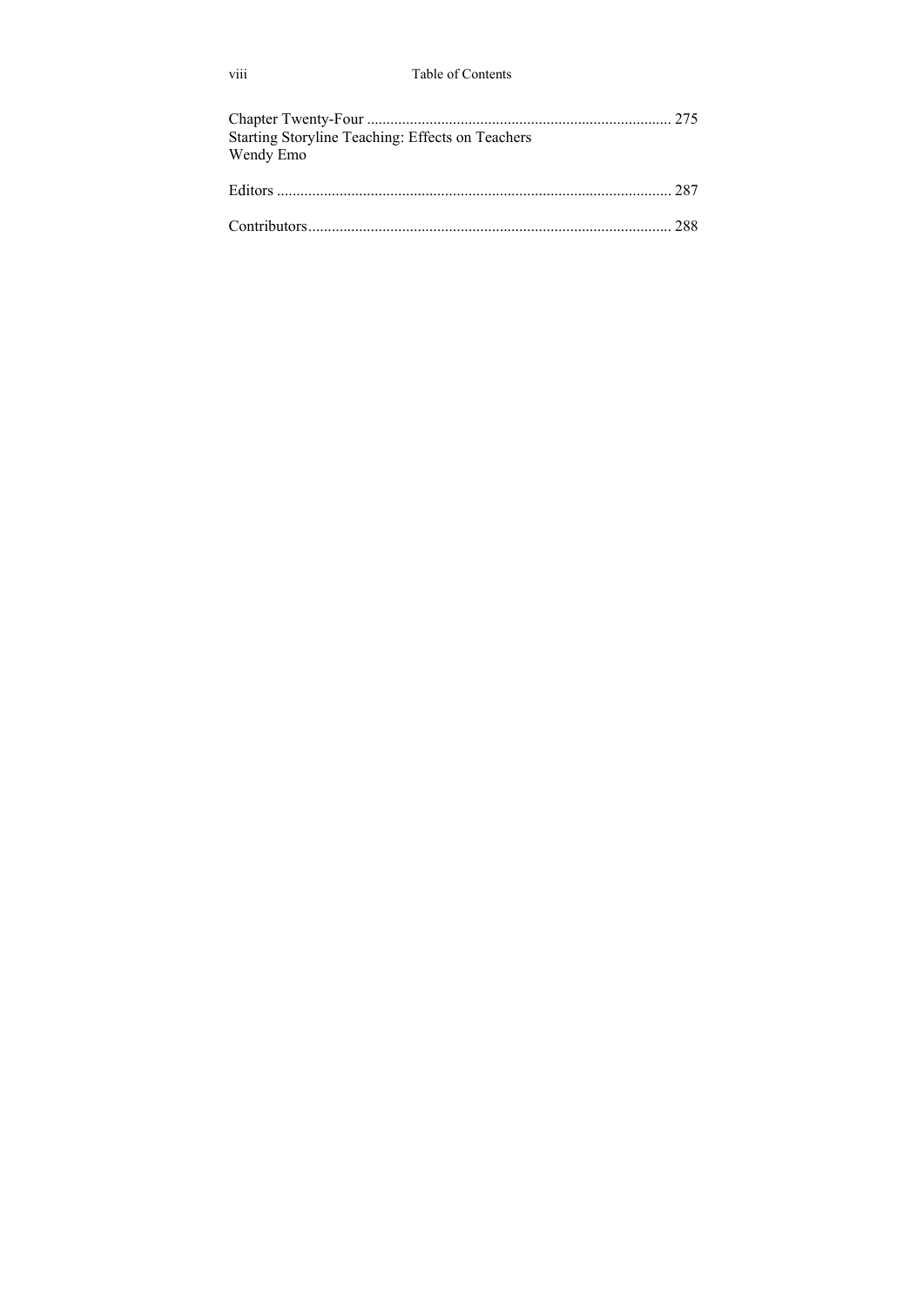## A WORD FROM THE EDITORS

Story making and storytelling are fundamental human activities. All cultures include stories that explore and communicate traditions, values and universal themes, often through the use of allegory and symbolism. A story can entertain, but it can also inform, illustrate abstract concepts and help to covey the complexity of human action and relationships. It can also be, for example, a medium for developing skills and making connections, a means of social and cultural bonding and of sharing culture and belief systems, or a way of sharing in common human experiences, often by uniting both the cognitive and the affective domains. Moon (2010: 96) states that stories "…can tap into the imagination and emotions and form new and meaningful connections between existing areas of knowledge that can be neglected in conventional practice." The premise of this book is that the Storyline approach can provide educators and learners with creative, meaningful and powerful educational experiences.

The power and potential of stories in learning has been recognised by Storyline practitioners since the 1960s. As can be seen from the scope and variety of contributions to this new Storyline book, educators from across the world continue to employ the pedagogies and strategies of Storyline to complement and extend the educational opportunities they offer to the learners in their care. This book is the result of the extending and crafting of some of the presentations and ideas offered by delegates at the 5th International Storyline Conference in Reykjavik in 2012.

The book is divided into four main sections. In Part I the scene is set and Storyline is examined in the context of past and current pedagogical theory and practice. Jón Torfi Jónasson makes connections between the past and present and future of education and suggests that stories, and Storyline in particular, fit with many of the demands of education for the 21st century. Steve Bell and Sallie Harkness trace Storyline from its beginnings in Glasgow schools, and Jordanhill College, to its present and growing international status as a practical yet robust learner-centred approach to education. Further chapters go on to look at addressing learner motivation, active learning and meeting the needs of every learner through the Storyline approach. Finally, Ulf Schwanke and Rebecca Plaskitt address some of the issues raised by Storyline sceptics, and demonstrate that effective pedagogy demands time and effort from both learners and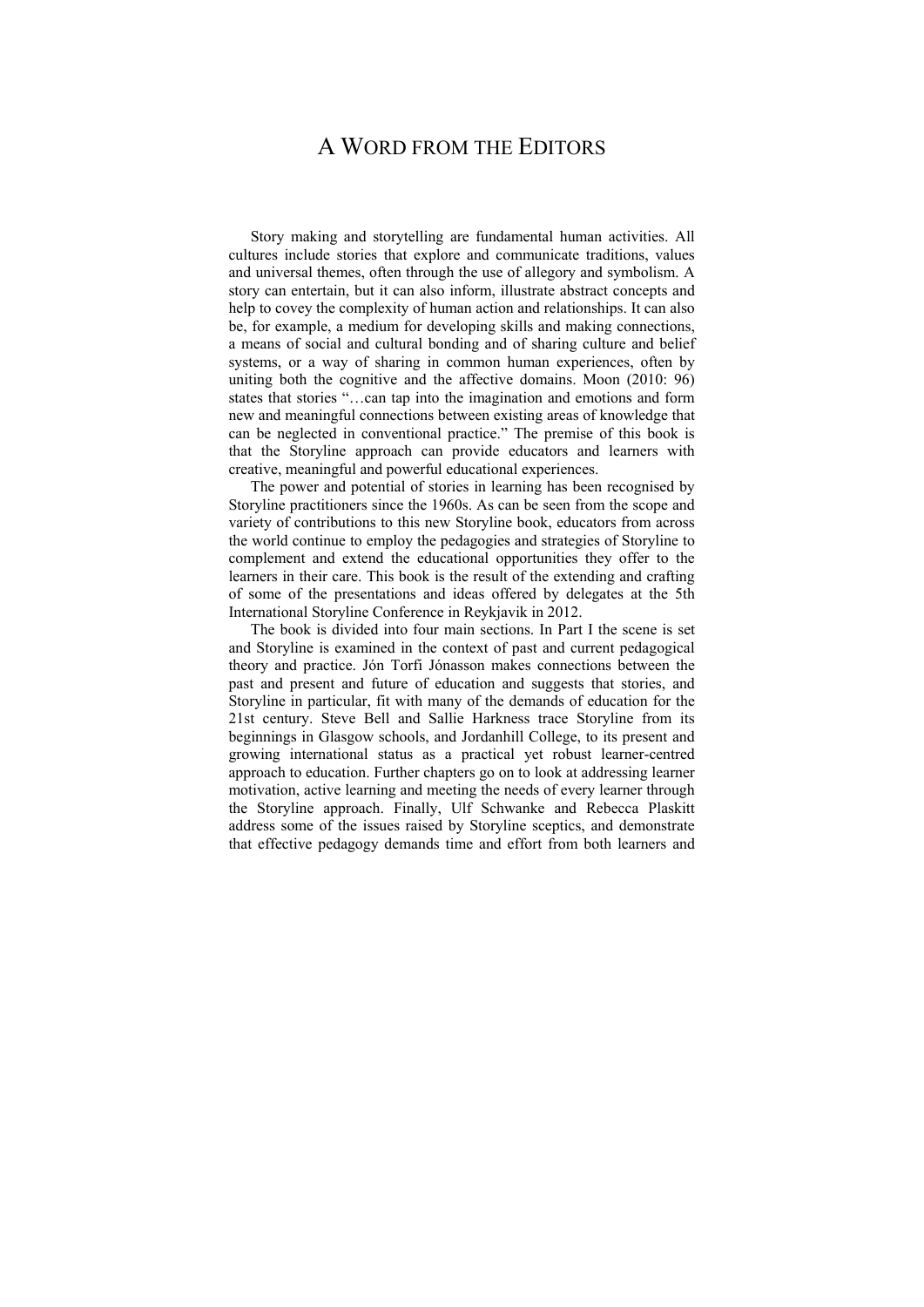teachers. Part II of the book presents a series of examples of how Storyline has been used successfully in a range of learning and teaching situations. Subjects of learning range from nurturing the spirit of the child, to Global Citizenship and Environmental Education, through to Arts, Language and Science, and ending up looking, literally, at matters of life and death. It is clear that there is no aspect of learning that a creative and well-prepared teacher cannot address through Storyline.

Part III of the book examines Storyline in the foreign language classroom, starting with Doris Kocher placing Storyline in the context of Task-based Language Teaching. There follow chapters on Storyline in different foreign language teaching contexts from Russia to Brazil, and on Storyline for working on different language skills. Part IV of the book focuses on Storyline in adult education. Cecilie Falkenberg discusses Storyline's applicability to this area. Subsequent chapters look at Storyline in a variety of adult education contexts.

As editors, we hope that you will find the contents of this book both interesting and inspiring. We wish you happy reading, and happy Storyline-ing.

Peter J. Mitchell and Marie Jeanne McNaughton

#### **References**

Moon, J. (2010). Using Story in Higher Education and Professional Development. Oxon, UK: Routledge.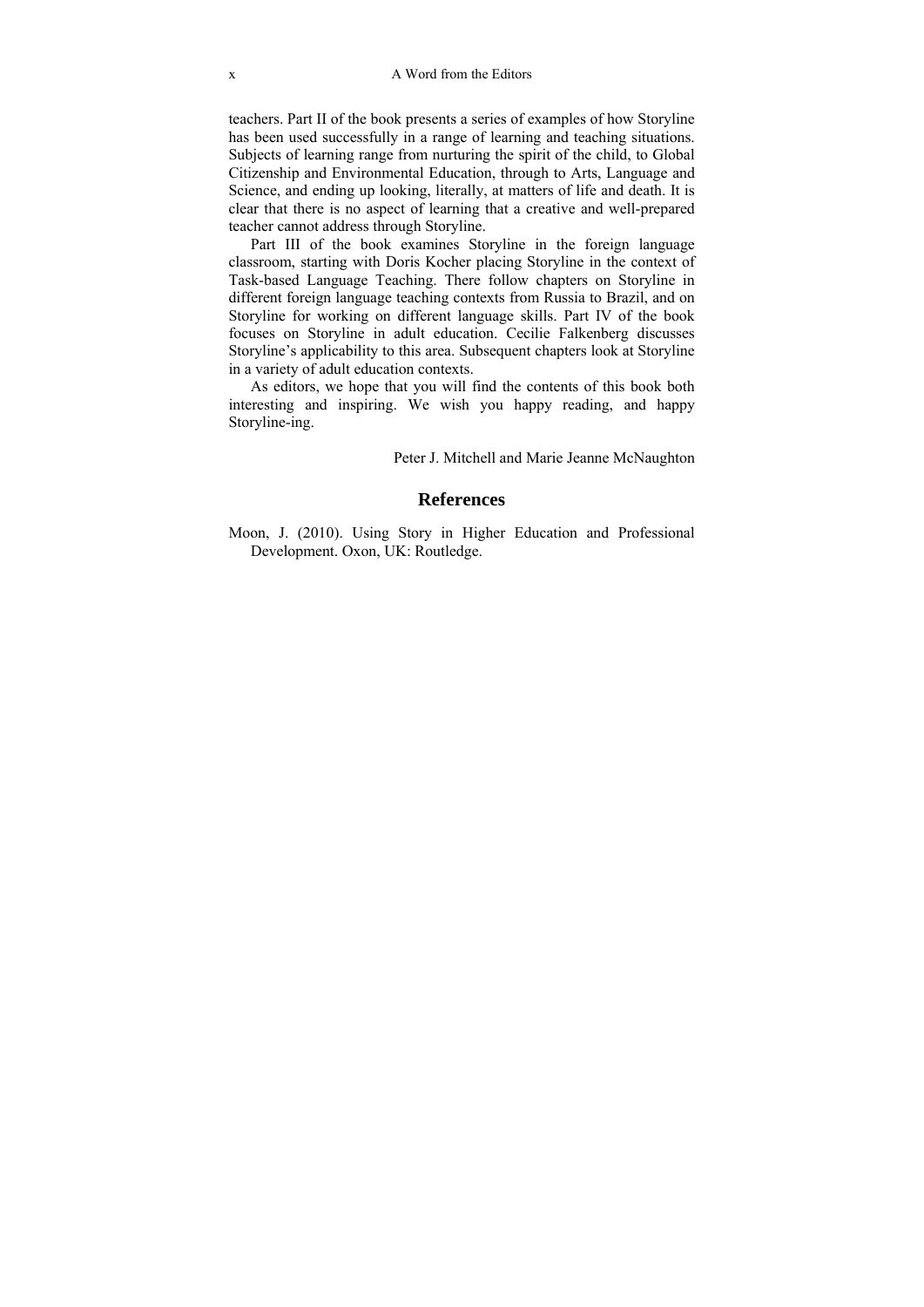# **PART I:**

# **PLACING STORYLINE IN CONTEXT**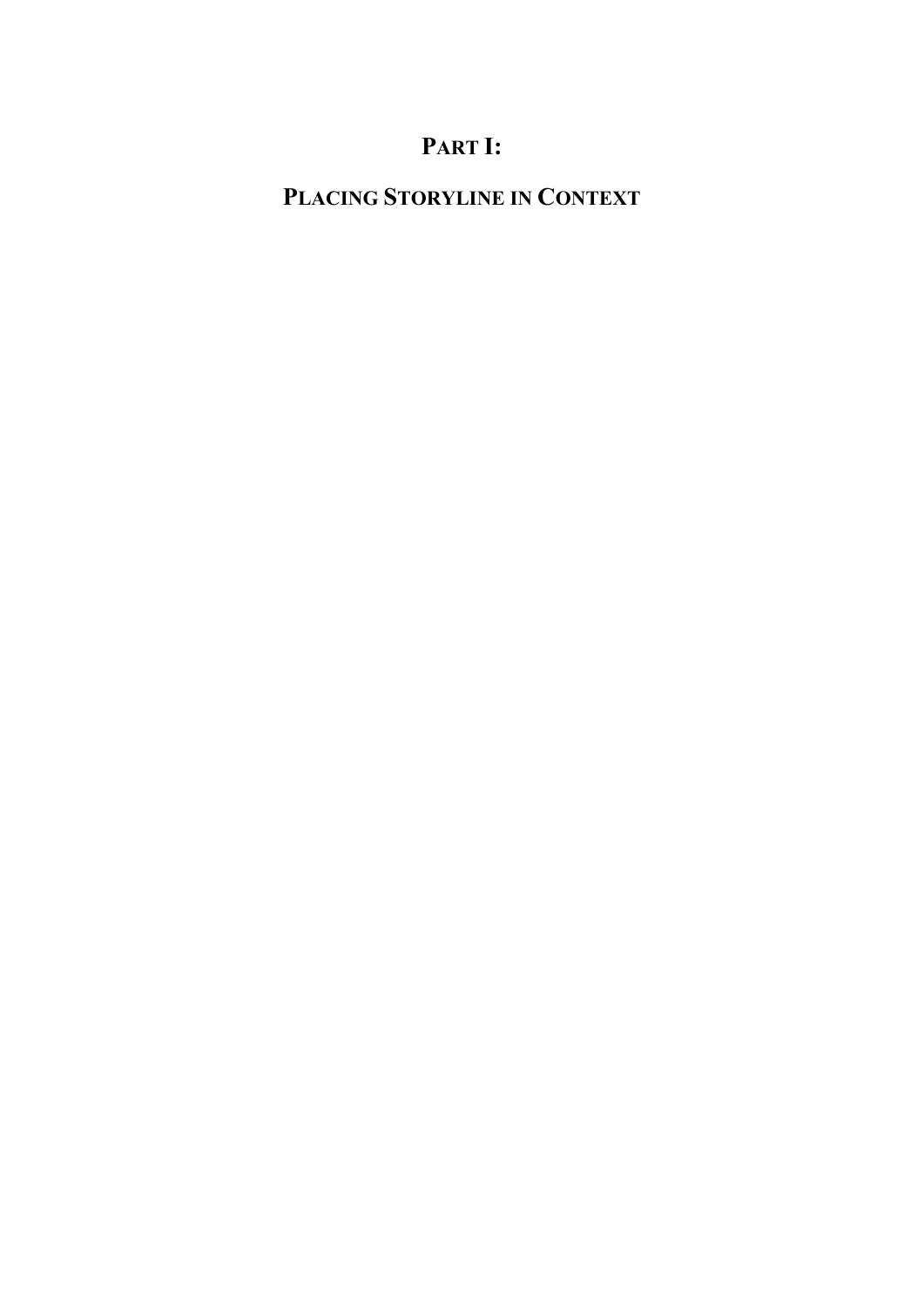### CHAPTER ONE

# CONNECTING THE PAST, PRESENT AND THE FUTURE: A STORY ABOUT THE TRAVEL OF EDUCATION THROUGH TIME

### JÓN TORFI JÓNASSON

#### **Storyline**—**an inspiration**

Preparing for the keynote at the Storyline conference in Iceland in 2012, I was inspired by the ideas promoted by the Storyline teachers in two ways. Firstly, by the very powerful notion that education is about a holistic understanding of the world, particularly well expressed by the idea of telling a story. Secondly, by the notion that education demands the full co-operation and interaction between the teacher and the student where the former facilitates in an open but disciplined way the education of the latter. Thus I was inspired to tell the following story at the heart of which is education as both an idea and as a practice that fits particularly well with the ideas and practices of Storyline.

When looking back at education as an institution throughout the centuries it is very difficult to determine if it has changed much—but this depends of course on what aspects of education we think are important and what we consider to be substantial change. Perhaps everything related to the world, including education, has changed so much that it is practically a waste of time to consider its history—or, on the contrary, it could be that what we think is most essential has not changed very much and therefore we can perhaps adopt some of the aims, form or content of education from previous centuries. For example, given our current emphasis on reading or literacy and the way we organise our classrooms, and given the way we conduct much of modern teaching, it seems that time-honoured aims, content and methods stand the test of time remarkably well. On the other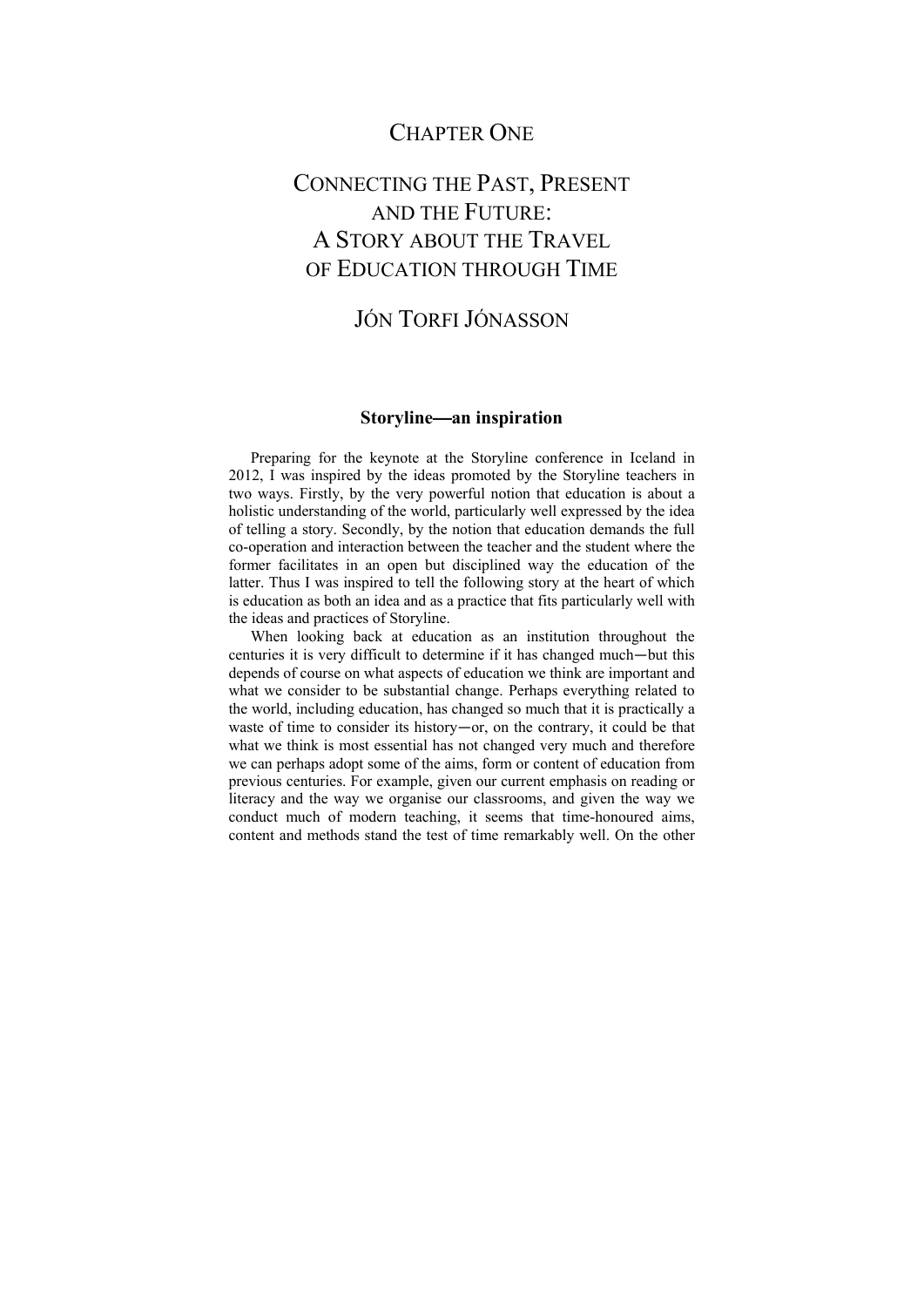hand, when we consider the tremendous advances in the production of knowledge, particularly noticeable in science and technology, and also the open instantaneous access to much of this knowledge in addition to the technological toolboxes opened up by computer technology, it seems that we have little in common with past centuries.

In an attempt to discern between the old and the new of our educational edifice I will recount a story of some aspects of the development of Western education through the centuries. At no stage will I, however, apologise for the glaring and constant oversimplification nor for the lack of underpinning and examples, which would hide the thread and the message through tedium and name-dropping. I still think this kind of an account is exceedingly important and may help us to decide what is most valuable in our current conduct of education and how we may intelligently and fruitfully think about the future of education.

One of the early Plato dialogues, *Menon*, opens with the question, put by Menon:

"Can you tell me, Socrates, whether virtue is acquired by teaching or by practice; or if neither by teaching nor practice, then whether it comes to man by nature, or in what other way?"

The remainder of this text elaborates on this and related issues from different angles. Several parts of the dialogue inspire reflection on the nature, content and conduct of education. It was certainly accepted by the Greeks that virtue was of highest importance, but the question was, if it could be taught at all, and if so, who would have the credibility or competence to teach it and also when and how. Socrates, worthy of his reputation, shows that the matter is not as simple as it appeared to Menon at first sight, but the general tenor of the discourse was nevertheless that if virtue could be taught, it should be. Their conclusion was that it could not, but the matter did not close then: it has been with us since in many guises. The general question is what can be taught and what is within the purview of education or the school system.

Some fundamental questions of education are raised in the dialogue, if only in a general way. Firstly, what content or which values would call for an educational process and, secondly, who might be the teachers and what should be their credentials for making them credible teachers of virtue or whatever they purported to teach.

The process of disentangling these issues in the *Menon* is an example of the best known educational idea of all times, i.e. what is often called the Socratic discourse or method, emphasised by the content of this and other dialogues of Plato, but very pointedly by an example, also in the *Menon*,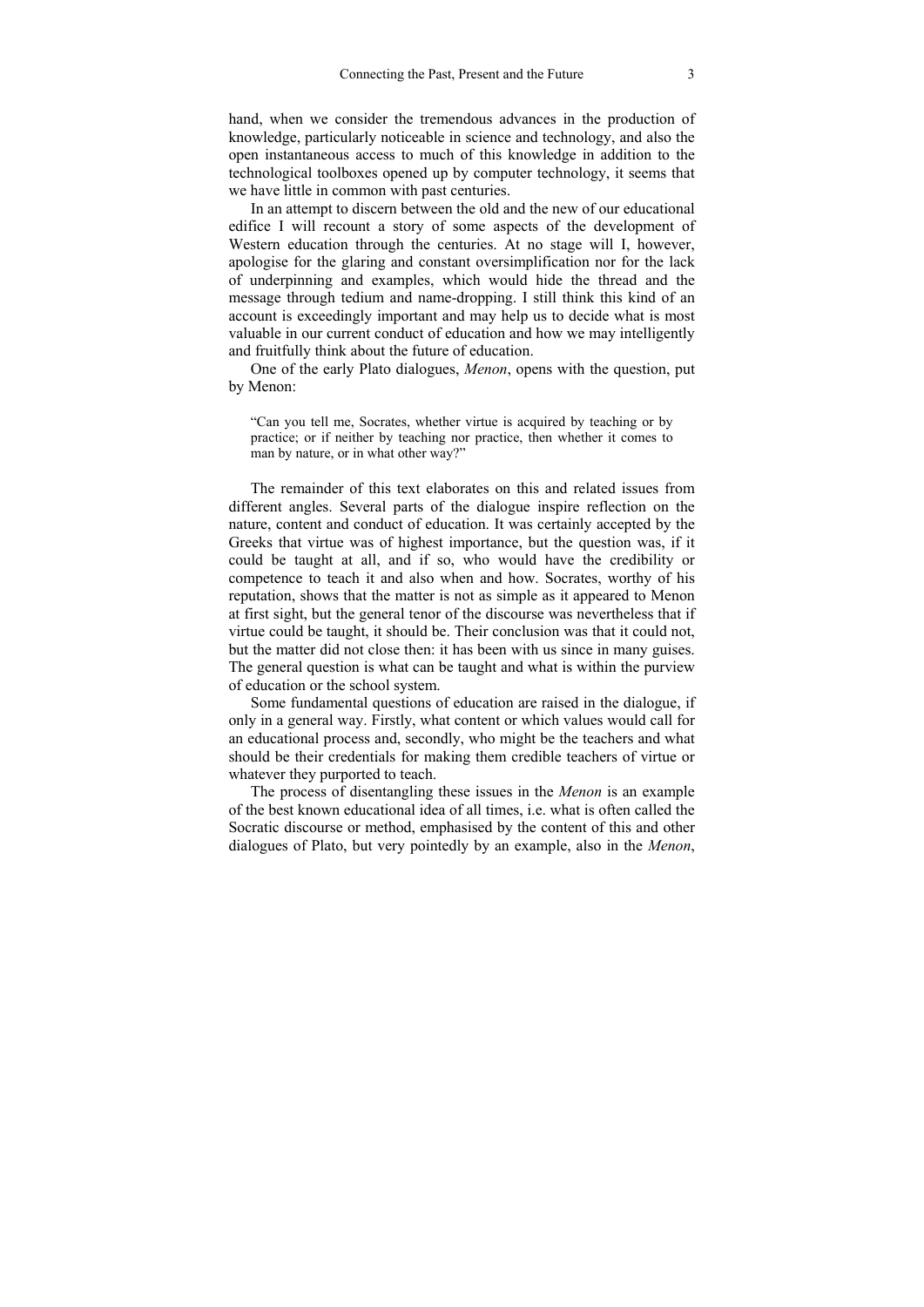where Socrates decides to teach the boy slave the exact length of the diagonal of a square. In the process Socrates notes, "Do you observe, Menon, that I am not teaching the boy anything, but only asking him questions...?"

It further becomes a very important part of the process to clarify what the learner knows and what he does not in order to produce the preconditions for learning. The underlying idea is that one does not have any reason or motivation to learn something that one already thinks one knows and, as Socrates notes, "But do you suppose that he would ever have enquired into or learned what he fancied that he knew, though he was really ignorant of it, until he had fallen into perplexity under the idea that he did not know, and had desired to know?" A crucial part of the method is to clarify what is known and what is not; the Socratic Method demands a sophisticated discipline. So does all good teaching.

In the heyday of ancient Greece there was already a lively discussion about education as an enterprise, in particular due to the endeavour of the Sophists, who offered systematic instruction for payment. This endeavour was criticised by Socrates and Plato, both for the methods being used (which seem to be kindred to what we would now call "traditional" methods of teaching) but also for some of the content that was on offer, such as the teaching of virtue and who would have the capacity for teaching it. A part of the discourse is taken further in the Republic, where Plato suggests a curriculum fit for the leaders of the State, repeatedly emphasising that education may be a necessary precondition for leadership, but by no means a sufficient one. Education does not guarantee the personal attributes that are absolutely essential for a first rate noncorruptible leader. But for all stages of schooling the curriculum suggested in the Republic had clear aims, ranging from the heroic stories and music, intended to mould the personality, to philosophy meant to steer the value judgements of potential leaders from worldly goods to non-material higher aspirations.

Note that the discussion is framed in a culture nearly 2500 years older than ours with, inter alia, completely different cultural norms, enormous class and gender differentiation, very different notions of the nature of knowledge and with no established system of education prior to this time. Nevertheless we find a remarkable affinity with the modern issues being discussed and the details of the lines of contention. And some of these need to be reiterated even in the 21st century.

What do we expect of education? It is sometimes thought that it has always been taken for granted that education as an enterprise was needed or was a rational undertaking. It is clear from the writings of the Greek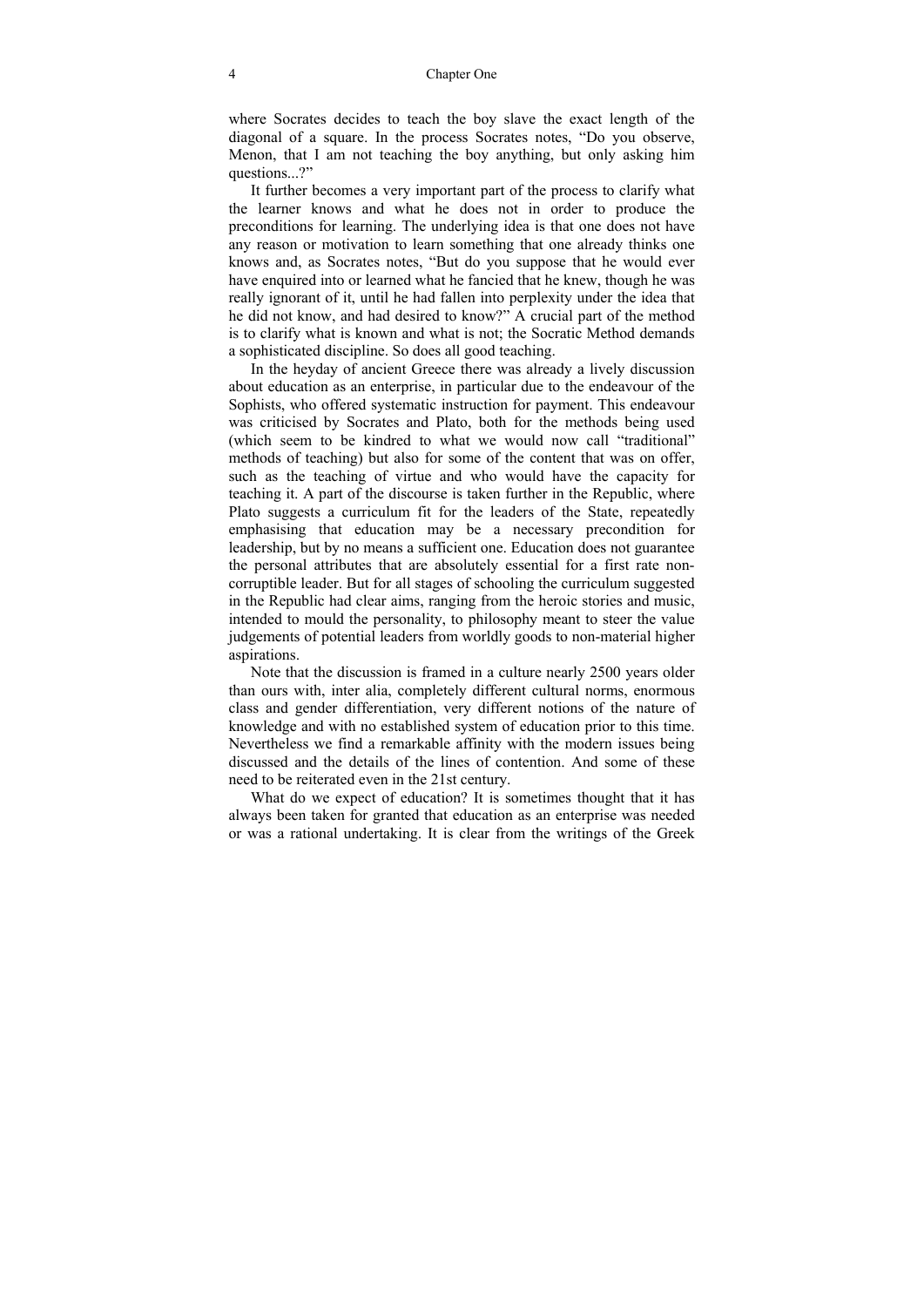philosophers that the idea has been around for a long time but it is relatively recently that it has been assumed to be sensible and necessary for everybody. Similarly it is often assumed that the purpose of education has always been clear or uncontested. This is far from the truth and for a long time in educational history the principal tasks of education were taken to be different from what we think is the case today. Again it is sometimes assumed that a system of education catering for all children has always been in place; this is also far from being so, but now it is such an ingrained part of our modern society that instead of asking how we best implement our educational aspirations, we are nearer to asking how we might best utilise our system of education as if its existence or its rudimentary modus operandi could or should not be questioned.

We are not expected to question the basic tenets of our system. That is probably why the modern educational debate seems most of the time to be more about method than aims. We note, however, that these are partly related. The debate is sometimes framed by referring to who should be at the centre of education, the teacher (or the instructor) who transmits or delivers the already assembled and digested body of knowledge, or the student (the one who is supposed to learn or understand) who assimilates, extracts, internalises or constructs his own understanding. Having decided which perspective to adopt we can decide how to mould the process of education. Again, with hindsight, it can be inferred that this is a part of a very long-lasting debate. In the *Menon* Plato argues that the most sensible way of learning is through a reflective discourse where the teacher acts somewhat similarly to a midwife extracting the knowledge hidden in the student's mind (in keeping with Plato's theory of knowledge). He was thereby directly criticising the unidirectional dissemination of information and ideas seen to characterise the Sophist method. To all intents and purposes, his was the perspective originally accepted by Christian religious education, especially as expounded by St. Augustine (indeed under some Platonic influence). Later, this was partly contested by the doctrine of Thomas Aquinas, who revived in a formal way the instructional role of the teacher, even in matters of religion, while still retaining the reflection (meditatio) and questioning (disputatio) elements of the process of instruction as a part of his Scholastic method. The student-centred approach was again revived (repeatedly) during the Reformation with the insistence that every child, whether boy or girl, should be able to attain their own understanding and belief through their personal reading of the Bible. Therefore the text had to be in their own language, which they had to learn to read. Thus for the Protestant Christians, represented especially vigorously in Northern Europe, for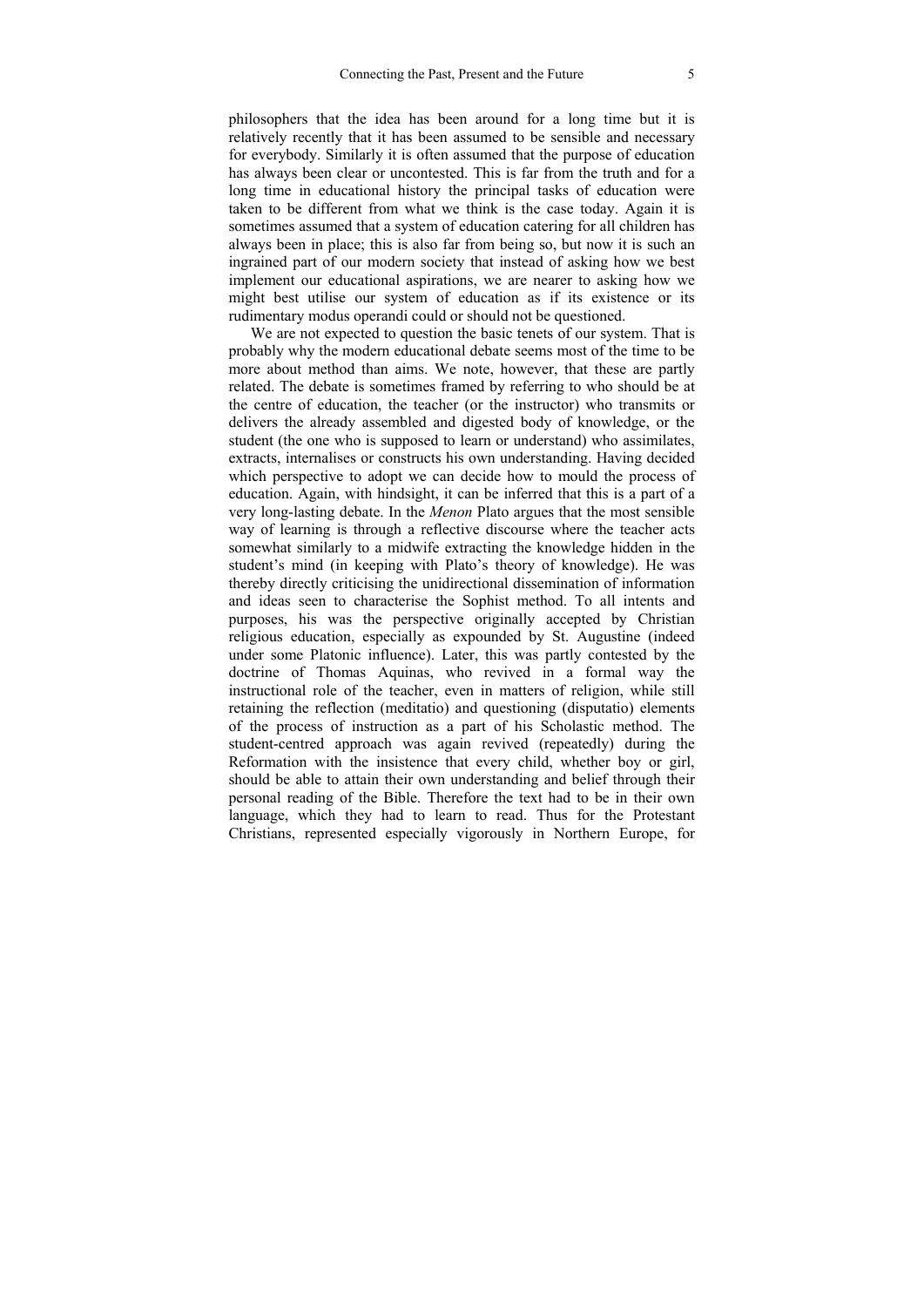example by the Pietists, reading was a necessary instrument for becoming a true believer and this applied to all, high and low. Furthermore the written guide for achieving these aims was the Catechism, which was structured with questions and answers essentially based on a dialogue, which was intended to facilitate genuine understanding. Thus learning to read was a very important feature of a child- or student-centred approach to learning.

Somewhat later than the influence of the Protestant approach to religious education, was the influence of the Enlightenment, which spread throughout Europe and to the Americas, especially in the 18th century and onwards. The choice of the word is of particular significance: knowledge throws light on one's world, opens up new understanding, new horizons and has the potential to set individuals, communities and even nations free, in the sense that they are not kept at bay simply by their own ignorance. Knowledge throws light on things with the aid of reason and carries the potential of freedom of thought by severing chains of tradition. A very important manifestation of the importance of knowledge was the publication of the Encyclopaedia in the third quarter of the 18th century in France. This emphasis on knowledge with developments of printing gradually made books more available and accessible and underpinned the importance of reading, resonating very well with the Protestant emphasis on reading. But it is very important to note that the philosophers and scientists who inspired and led the 17th and 18th centuries' thought, saw knowledge and reason as tools for change whether it be related to the political regime or scientific understanding.

#### **The aims of education**

Throughout its long history, many different aims have been behind the idea of educating people, whether for the elite few or more recently for universal education. It is not the case that it has always been mainly or largely about the skills of reading and writing or amassing huge amounts of information or mastering skills for certain trades or the world of work more generally, even though these have practically always been present, notably in the liberal arts curriculum throughout the centuries. And even as reading and writing were prominent for long periods these were seen as tools for a fairly specific (if changing) purpose. Being able to read, while important, was not a goal in itself but rather a means towards a loftier end: reading Greek and Roman literature and history in order to acquire knowledge for rhetorical proficiency, as in Greek and Roman times; learning to read in order to read the languages of the classics, as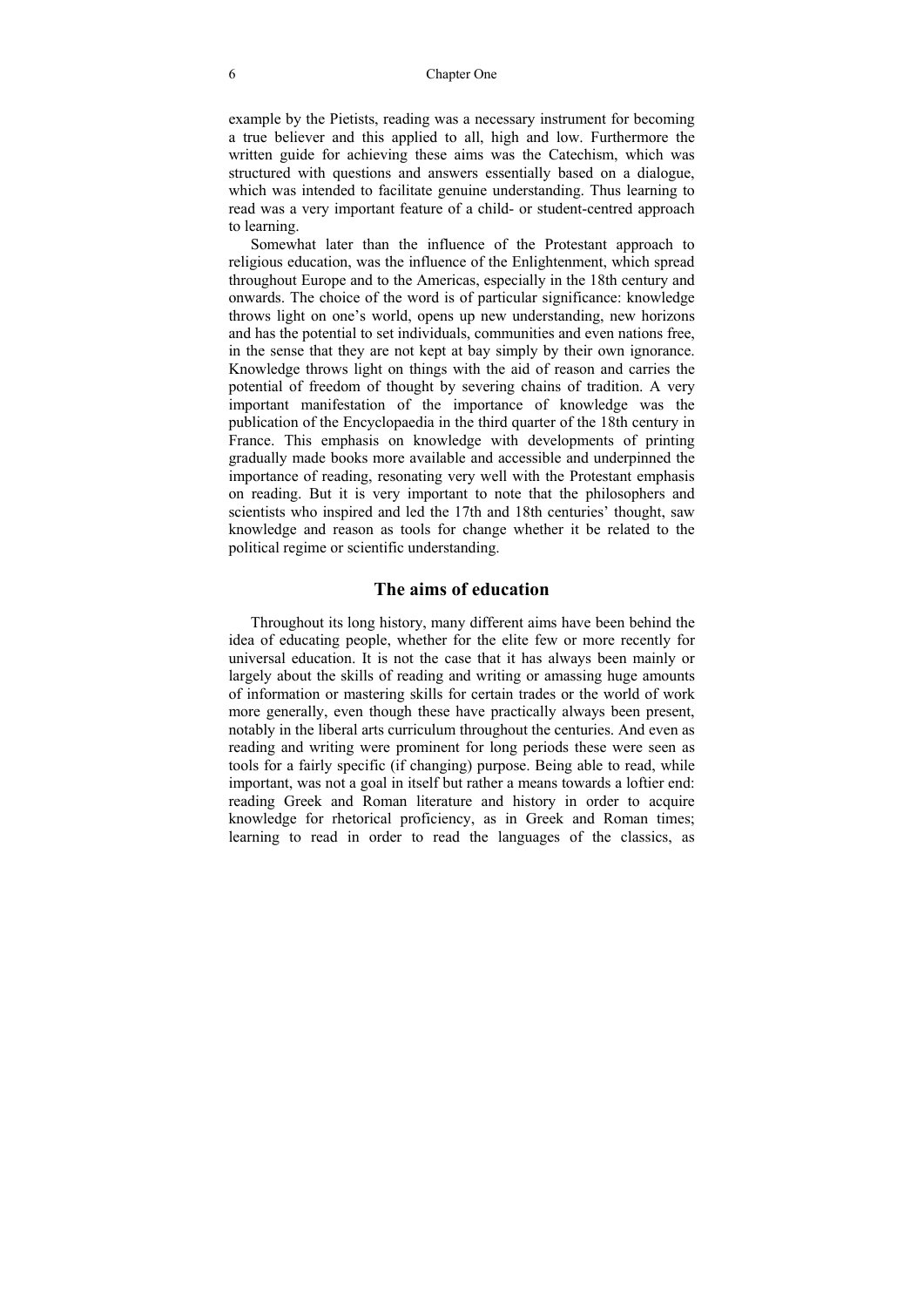emphasised by the humanists: reading in order to enjoy the spirit of the classical minds as proposed by the neo-humanists: being able to read in your mother tongue, as emphasised by most protestant denominations, in order to develop your own personal religious belief; or reading to understand the world as advocated by the Enlightenment. This end changed and oscillated between various poles at various times, ranging from being able to argue a case, to becoming a more genuinely human, virtuous, or religious person, and to becoming free as a citizen and a knowledgeable human being. But there are problems with these ideas and not only related to the conceptual and feasible, questions already raised by Plato in the *Menon*. We will elaborate on two of them.

For a variety of religious, ideological and also quite pragmatic reasons, universal secular education was gradually implemented across much of Europe during the 17th and in particular the 18th century. This served the ideas of the Protestant demands for universal literacy and it also served the Enlightenment ideology emphasising education as a means to personal and social freedom. The problem here is that what motivated the authorities was very importantly the idea of social control; the freedom obtained had to be considerably controlled. Benavot and Resnik (2006: 22) propose that there was a "need to shape citizens' loyalty through the inculcation of ideologies of nationhood" as well as forming an educated elite, similar to what Napoleon had in mind for France at the beginning of the 19th century. It is quite clear that the ideas of universal education were essentially quite elitist, except perhaps for those advanced by the pious Protestants.

The other modulating factor is the development of a positivist ideology during the 19th century, which emphasised the importance of factual knowledge on the one hand, and its neutrality on the other. Facts were facts and these carried with them neither value judgements nor implication of application, for example, for political ends. And even though Romanticism and Neo-humanistic ideas in many ways superseded the Enlightenment ideas as characterising the philosophical debate in the 19th century, some version of the latter ideas gradually took control over the system of education. Now, reading and writing became primary goals, practically as ends in themselves, and similarly the acquisition of encyclopaedic knowledge came to the fore: knowledge was the key factor in the education of modern man, preferably knowledge that underpinned traditional values but non-critical and without any socially subversive undertones. New knowledge should be free of values.

Throughout its history, there has been a considerable interest in educational change and in a very important sense the battle lines were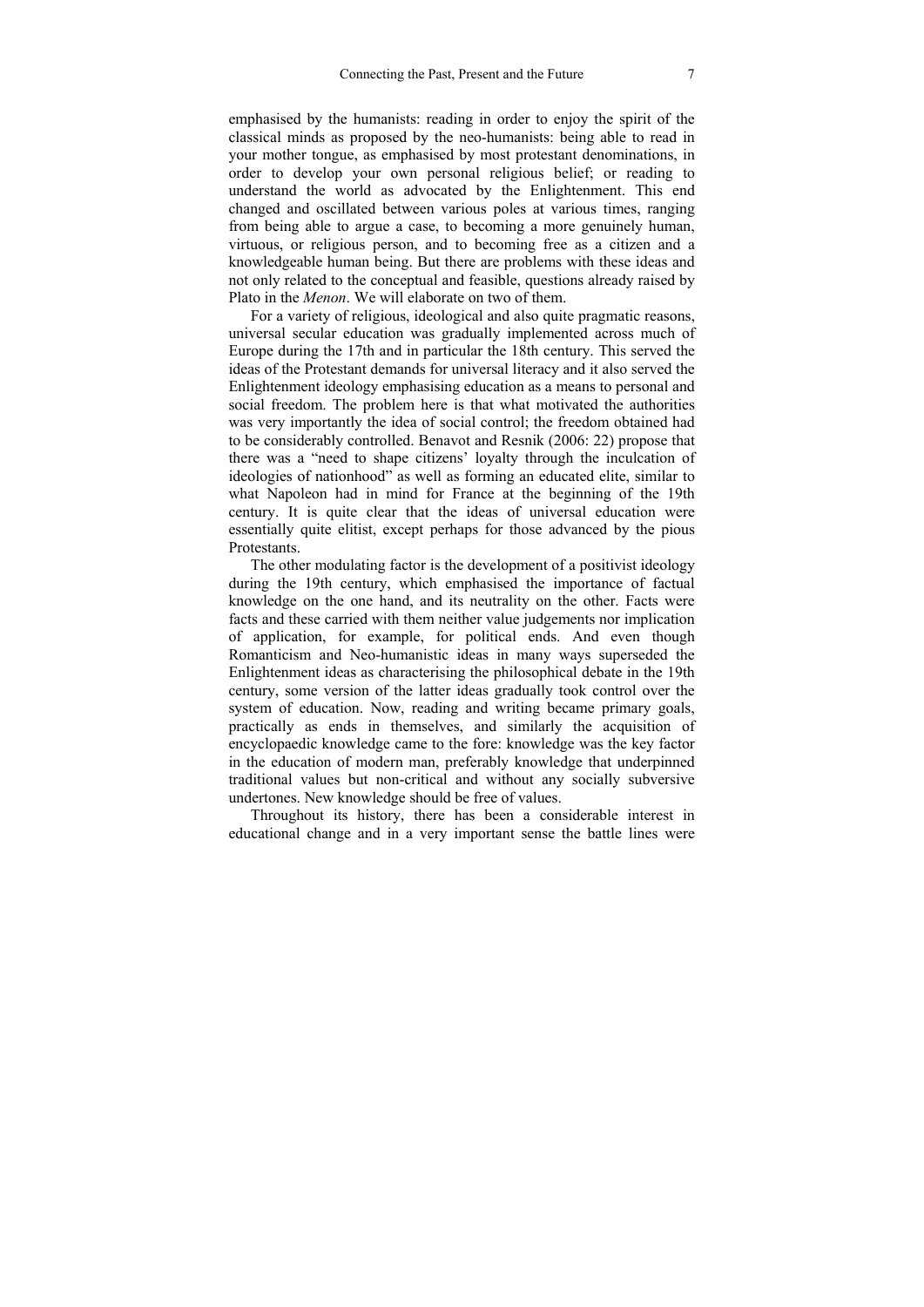already drawn in the criticism Plato levelled against the Sophists and the remedies, with reference to method, suggested in particular by the Socratic Method. The debate from early times was partly about aims but more concretely about method or approach, with less emphasis on content, even though these are, of course, closely related issues. It is difficult to classify the ideas or pleas for reform, but it seems that many of the ideas of early modernity pressed for moving the content of education from the classical academic world to the real world in which the young lived. The question about emphasis or aims has been present for a long time, where the tendency has always been to move towards the academic, whether this meant classical or liberal knowledge or encyclopaedic knowledge as in later times. Erasmus, like many of the humanists and later the neohumanists, placed emphasis on fostering the human element through classical literature, whereas Montaigne and Vives placed more emphasis on relating education to real life, a note also struck by both Comenius and Rousseau. The latter, in book IV of *Emile*, emphasises that both personal and social development are very important educational aims. Pestalozzi proposed and organised education that would foster the head, the heart and the hand in his educational endeavours.

There was a particularly noteworthy educational development during the latter part of the 18th century, notably in Germany with the establishment of the Realschulen, i.e. schools with practical emphasis. The idea was that general education should have some relation to real life, especially practical industry and not be solely preoccupied with religious, classical or encyclopaedic knowledge. This can be seen as an important step in the direction of moving much of apprentice-based, vocational education into the school system during the 19th century. This may again be seen as the precursor to the later comprehensive ideal of general education, but even more importantly it relates to the idea of 'human capital' that was formalised within the field of education during the latter part of the 20th century, even though it had been implicit from much earlier times. These ideas gave the already established and highly developed systems of education a clear aim, an updated raison d'être: that of producing a competent work force. This is somewhat unfair to some of the proponents of kindred ideas; both Dewey and Kerschensteiner were interested in educating good (if critical) citizens who might also be prepared for the world of work.

As we move nearer to the 19th century and later into the 20th century, the focus becomes somewhat narrower, more on knowledge and skills, and consequently on the method of transmitting these. Given the culture of the school, moral issues do not perhaps belong there anymore. Grundtvig, a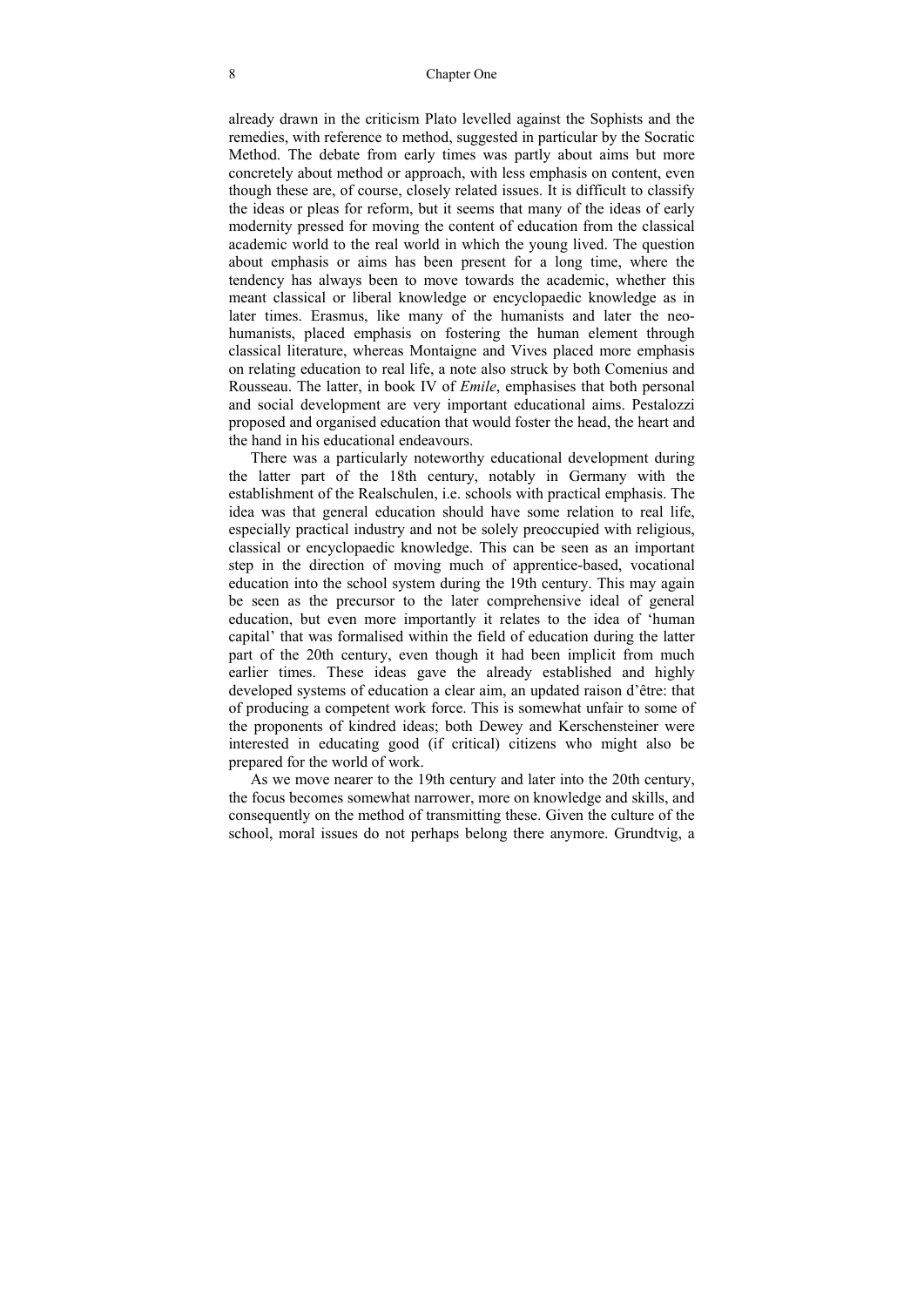devout Danish Christian and a passionate proponent of education, wrote a short piece just before the middle of the 19th century, where he asks if religious belief is really a school subject. Normally the newer ideas do not in fact question the general premises of the skill-based and enlightened general curriculum of the 19th century: the question is how it is inculcated into the children's minds. There are two sides to this coin, both simultaneously prominent in educational reform writings during the late 19th and 20th centuries. One is what we may call child-centred ideology, i.e. the need to respect the pupil as a person and a learner and to take into account his or her development and interests and physical and social environment. We see this much earlier in the writings of Rousseau, but also in Montessori's ideas, for example in her ideas on auto-education and particularly clearly in the title of Ellen Key's (1909) book *The Century of the Child* and in her emphasis on the personal development of each individual child. The other side relates to the interaction with the child, noting that knowledge or understanding must be built up gradually or constructed through somewhat individual interaction and personal action by the learner. The learner becomes an active participant in developing his or her gradual understanding. This is also emphasised by the problemsolving pedagogy advanced by Dewey and by a host of other reformoriented progressive educators on both sides on the Atlantic. These ideas were in their essence revived in the 1960s also on both sides of the Atlantic, stimulated by Bruner and his associates with 'new' curricula and methods. It is remarkable how little vitality and vigour in educational change we have since witnessed at a global level.

#### **The form of education**

During most of the time under discussion education has been an elitist idea, i.e. something for the few, which makes it perhaps difficult to map the old ideas onto our present insistence of universal high quality education for all. The problem is partly a problem of logistics, because many of the old ideas require a personal teacher or rather a guide or a mentor who interacts on a personal basis with each and every pupil, such as in Rousseau's *Emile*. But it may also depend on the view people have on the aims and nature of education. This is not straightforward, however. Even though the aims are related to very personal characteristics or experiences it seems as if very direct and unilateral methods of transmission were sometimes adopted, whether by the Sophists while teaching virtue, by the Church while preaching religion to the masses or by the school systems trying to ensure personal mastery and understanding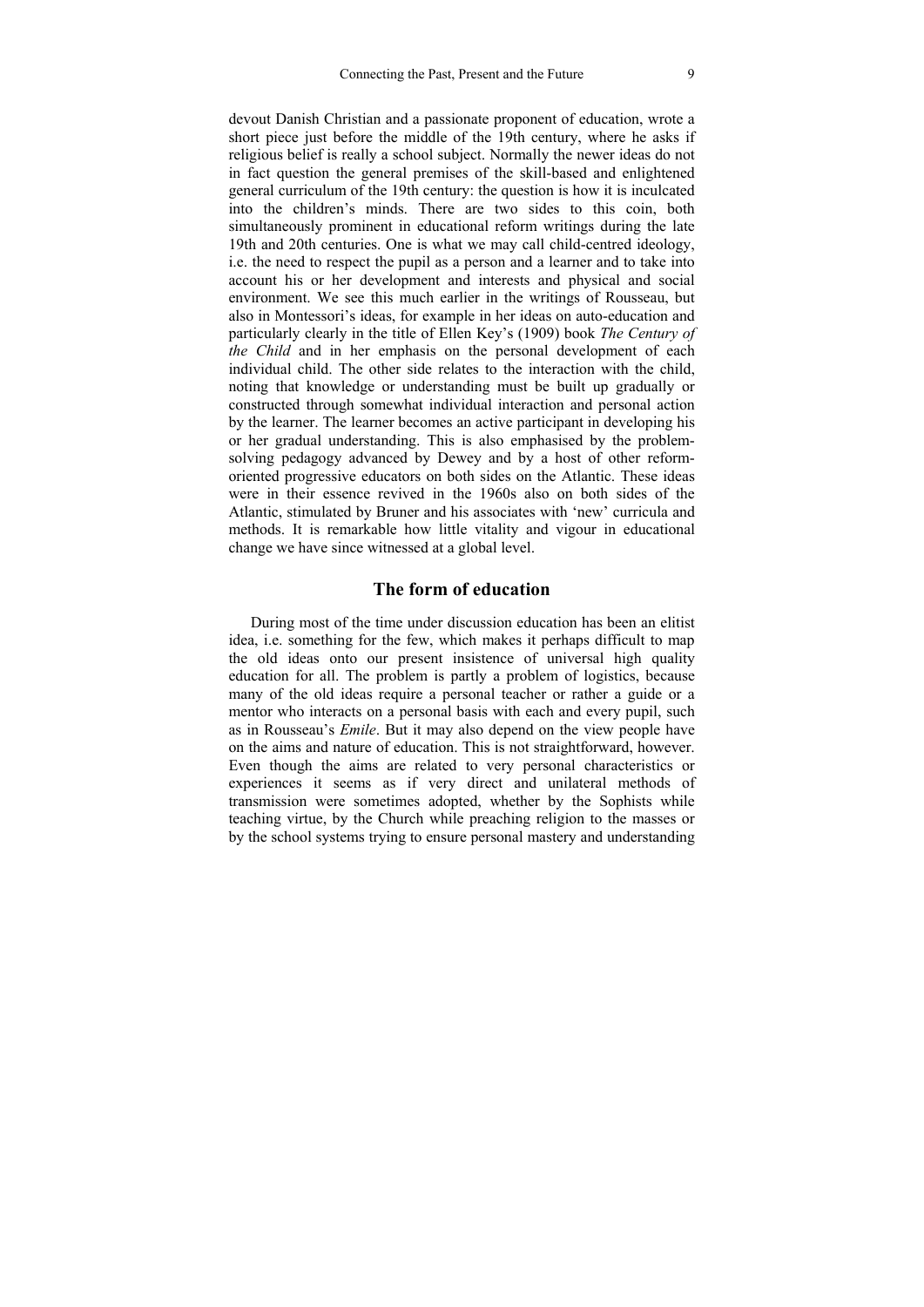#### 10 Chapter One

of complex knowledge. And it perhaps worked, for some learners, some of the time. Even in settings where this approach was not tolerated, such as when the Catechism was explicitly established to ensure personal understanding and appropriation of the religious doctrines through an interactive simulation of questions and answers with the guidance and interrogation of both parents and priests, the result seems more often than not to have been very mechanistic rote learning of the texts in question.

But the modus operandi of 19th and 20th century education seems to be less of a problem if the aim is largely to transmit facts and then to master skills, such as reading and writing, which facilitate this. It seems that a great deal of such transmission can be accomplished in large classes. Two aspects of this are particularly noteworthy. The first is that it might have been thought that, with the development of the printing press, the character of education might have changed: texts could be read outside the classroom and the class time used more for working on the ideas and understanding in an interactive fashion. This was certainly the idea developed by Aquinas' four stages of instruction, assuming considerable work to be done by the student outside class and this is, of course, inherent in the idea of student homework where the students were expected to prepare for class. Homework was an important part of schooling where the material was meant to be read outside the classroom. But in spite of the enormous development of printing technology over many centuries, teaching that relied on written text did not change very much. Still, the old idea of using text or the spoken word as a means of preparing for class was revived at the beginning of the 21st century with the so-called "flipped classrooms", where the student is expected to do some well-defined work outside the classroom, thus enabling the teacher to concentrate on tasks that require some unique guidance or interaction. The second point to note relates to the notion that education is basically about transmission of information. Even if the aims of education are principally related to encyclopaedic knowledge, i.e. to the understanding of ideas and learning facts in the process, it requires the reflective engagement of the pupil and interaction with the environment (in particular the teacher) exactly as proposed by Socrates using the example of the length of the diagonal of the square he demonstrated in the *Menon*. Thus, even within the narrow confines of encyclopaedic understanding, the individual construction of knowledge afforded by the Socratic Method, or its siblings, is certainly called for.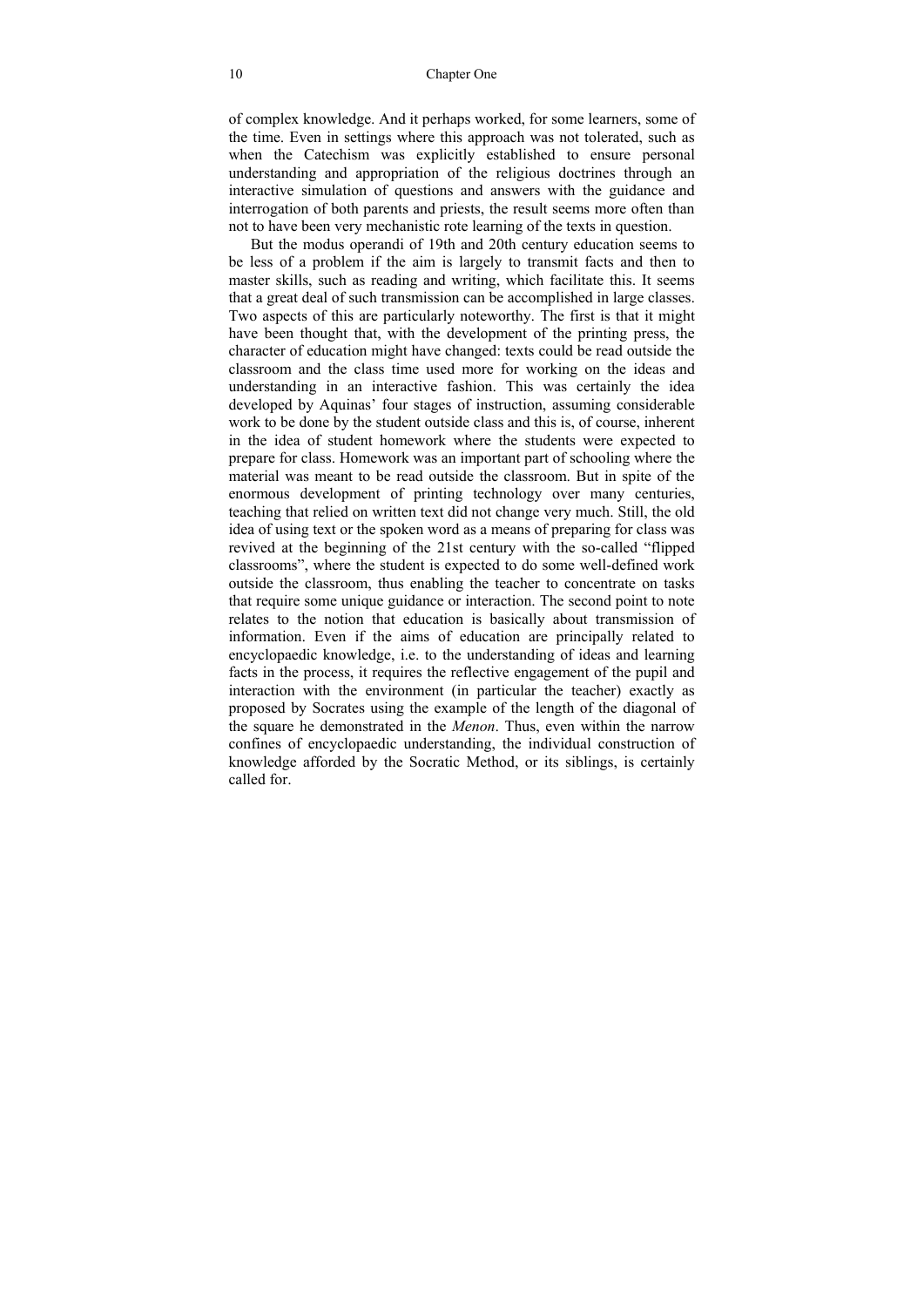#### **Education and the future**

In a paradoxical sense education is all about preparing for the future but this is notably done by concentrating on the past, i.e. using ideas, methods, content and values from our long-gone or recent history as the basis for what we do within the educational edifice. There are a number of good reasons for this: mainly that we know a lot about the past but happen not to know much about the future, or we convince ourselves that we do not, and we even think that in principle we cannot have such knowledge. But that would not be a fair claim about the future for at least two reasons. One is that the future is, in a sense, already here—a lot of what is going to be important to coming generations has already materialised, perhaps on a limited scale and is often not known to many. This is true for new cultures of work, new types of jobs, new technology, new scientific knowledge, new educational realities and new global challenges, all of which are already with us. The second reason why we know a fair bit about the future is that we can predict quite a lot about how all of these will change and develop in the next decades, even though there are important aspects of the future which we cannot foresee; and we also know that all of them will change considerably and at an increasing rate. The world has changed quite dramatically over the past few decades but will quite definitely change much more in the next few.

Partly explicit and partly implicit in the above story of education, is the claim that the current idea that the overarching task of education is the accumulation of important skills and value-free knowledge certainly has its roots in the long history of Western education regaining its dominance to a certain extent during the late 18th century, but mainly during the 19th and 20th centuries. At times, the ideas of social and individual virtues, humanistic, moral or liberal values and the role of education to ensure critical civic attitudes and the freedom of the human spirit seem to be constantly pushed to the side.

Among the most important messages of this story is to inspire a very long-term view of education and not to assume that lines drawn in the most recent centuries are necessarily the best guides to the future, either in terms of aims, content, or method. Nor should we assume that having such a solid system of education as our present system certainly is, must mean that it is or should be immutable from any of the three perspectives. In particular, we should ask if some of the previous important reasons given for the task of educating the young, pushed aside by the positivistic, human capital arguments taking centre stage during the recent past, might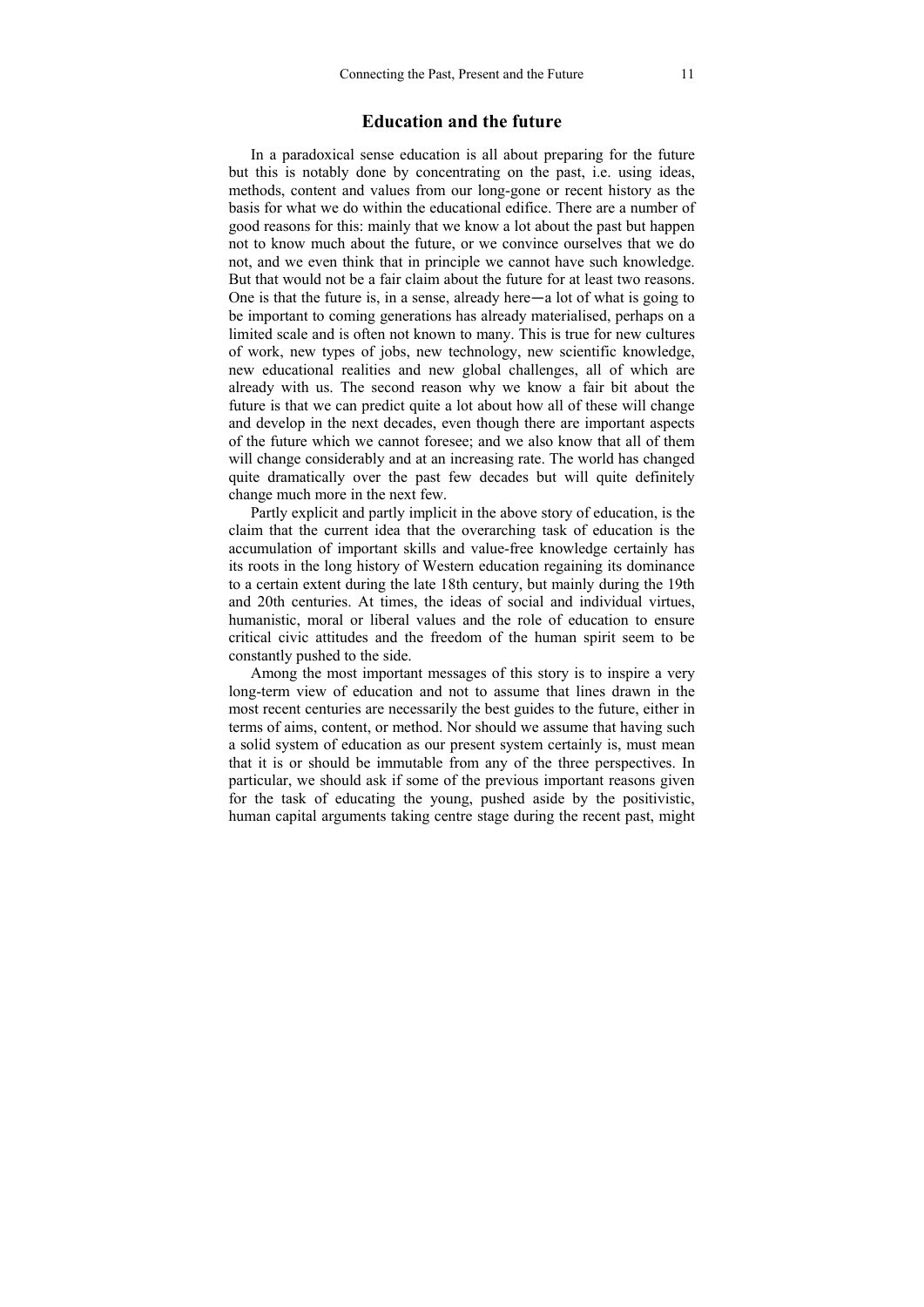be revived or at least pitted against the information- and skills-based curriculum of the present.

In the process of looking towards the future it is important to establish what the immutable features are within the educational edifice. Perhaps there are none. Not even the system of education itself. There were all sorts of pragmatic reasons why a system of (compulsory) education was a sensible step a few centuries back. Three seem to be particularly relevant, here. Firstly, there was the possibility to control the curriculum through a state-administered setup. Secondly, there was the economy of scale; given the size of the task, education would only be affordable with relatively few teachers engaged in educating many children. Thirdly, there was the division of labour, as it would make sense that some people would have the dedication, skills and competence to take on the task of instructing the young. But there are several additional reasons why a system was established. Given the idea of universal education, it makes sense to ensure that every child has the right to a good education irrespective of the parents' interest or means. It was also sensible to offer facilities for practising education gradually with some specific amenities to ensure that all subjects could be taught in the best circumstances possible. It also made sense to offer children the opportunity to interact with each other socially. But it is a moot question if education was ever meant to provide equality of opportunity as Illich (1976) thought was the intention or whenever that idea came into force.

It would be questionable if we, in modern times, turned the argument on its head, claiming that as we now have such a strong and robust system that might, however, have outlived some of its initial reasons for being, so some new reasons must be discovered in order to justify its existence. And even though the system is well equipped and powerful it may not have the capacity to cope with all the tasks we might now want it to tackle.

Even when some changes may seem reasonable in the view of changing times, new cultures or new tasks may not be all that easy to engineer. The stronger the traditions, and the more robust the system, the more difficult it is to change it. What can we learn about the future of education from this account?

The lessons learned from this story about the development of Western education are perhaps somewhat unexpected and counterintuitive. Given that the ideas about basic human virtues and the ideas about social values many of us cherish are remarkably kindred to what they were some two thousand years ago, and that we may still consider the analysis presented by Socrates and Plato as highly pertinent to our deliberations, we might conclude that the most important ideas about what education is for, might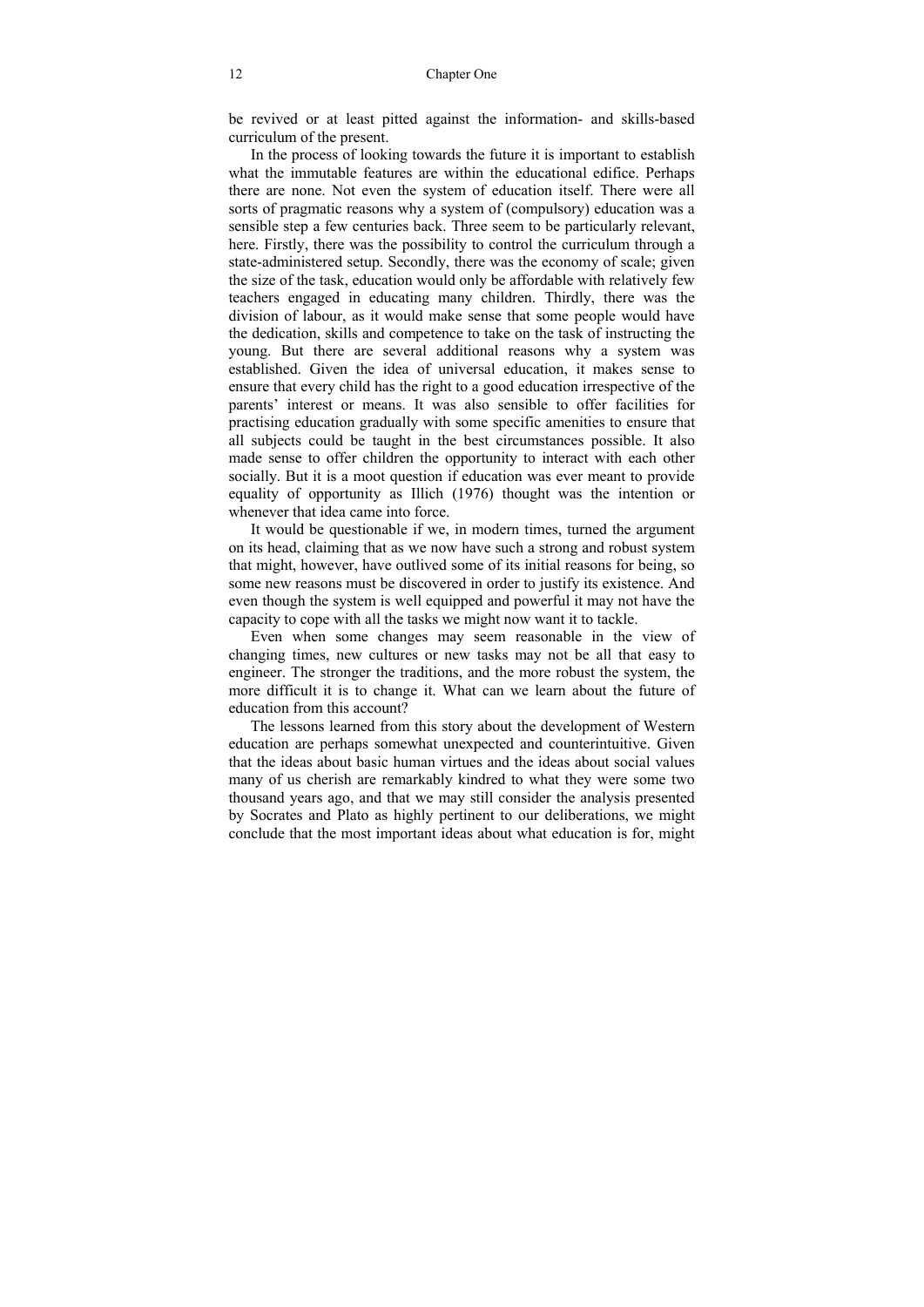not have changed all that much. But the current emphasis on skills, standards and testing tells us otherwise. On the other hand given the enormous changes in everyday cultures, especially with various technological developments over the past few hundred years, and the enormous knowledge explosion during the same period, we might have thought that the content, but especially the methods of educational practice, would have transformed beyond recognition. We would, again, be mistaken. I suggest that the ways in which we conduct education have changed remarkably little, given the opportunities and reasons for change, but the aims of education have changed most, perhaps without very good reasons. Perhaps it should be the other way around. The future invites, affords and sometimes demands quite dramatic changes in the way we conduct and think about education. And the story about the development of educational thinking should urge reconsideration of the aims and methods of education and give us the confidence to re-awaken some of the good ideas from our rich historical past—and to dismiss the lesser ones.

#### **References**

- Benavot, A. and Resnik, J. (2006). Lessons from the Past: A Comparative Socio-Historical Analysis of Primary and Secondary Education. In Cohen, J.E., Bloom, D.E. and Malin, M.B. (eds.). Educating All Children: A Global Agenda. Cambridge, MA: American Academy of Arts and Sciences: MIT Press.
- Chisick, H. (1981). The limits of reform in the Enlightenment: attitudes toward the education of the lower classes in eighteenth-century France. Princeton, NJ: Princeton University Press.
- Dewey, J. (1938). Experience and Education. New York: Macmillan Co.
- Grundtvig, N. F. S. (1836/1909). Er Troen virkelig en Skole-Sag. In Johansen, J. and Begtrup, H. (eds.), Bibliografi over NFS Grundtvigs Skrifter 8, 107-111.
- Guthrie, W. K. C. (1971). The Sophists. Cambridge: Cambridge University Press.
- Illich, I. (1976). Deschooling society. Penguin: Harmondsworth.
- Key, E. K. S. and Franzos, M. (1909). The Century of the child. New York and London: G. P. Putnam's Sons.
- Labaree, D. F. (2010). Someone has to fail: the zero-sum game of public schooling. Cambridge, MA: Harvard University Press.
- Melton, J. V. H. (1988). Absolutism and the eighteenth-century origins of compulsory schooling in Prussia and Austria. Cambridge: Cambridge University Press.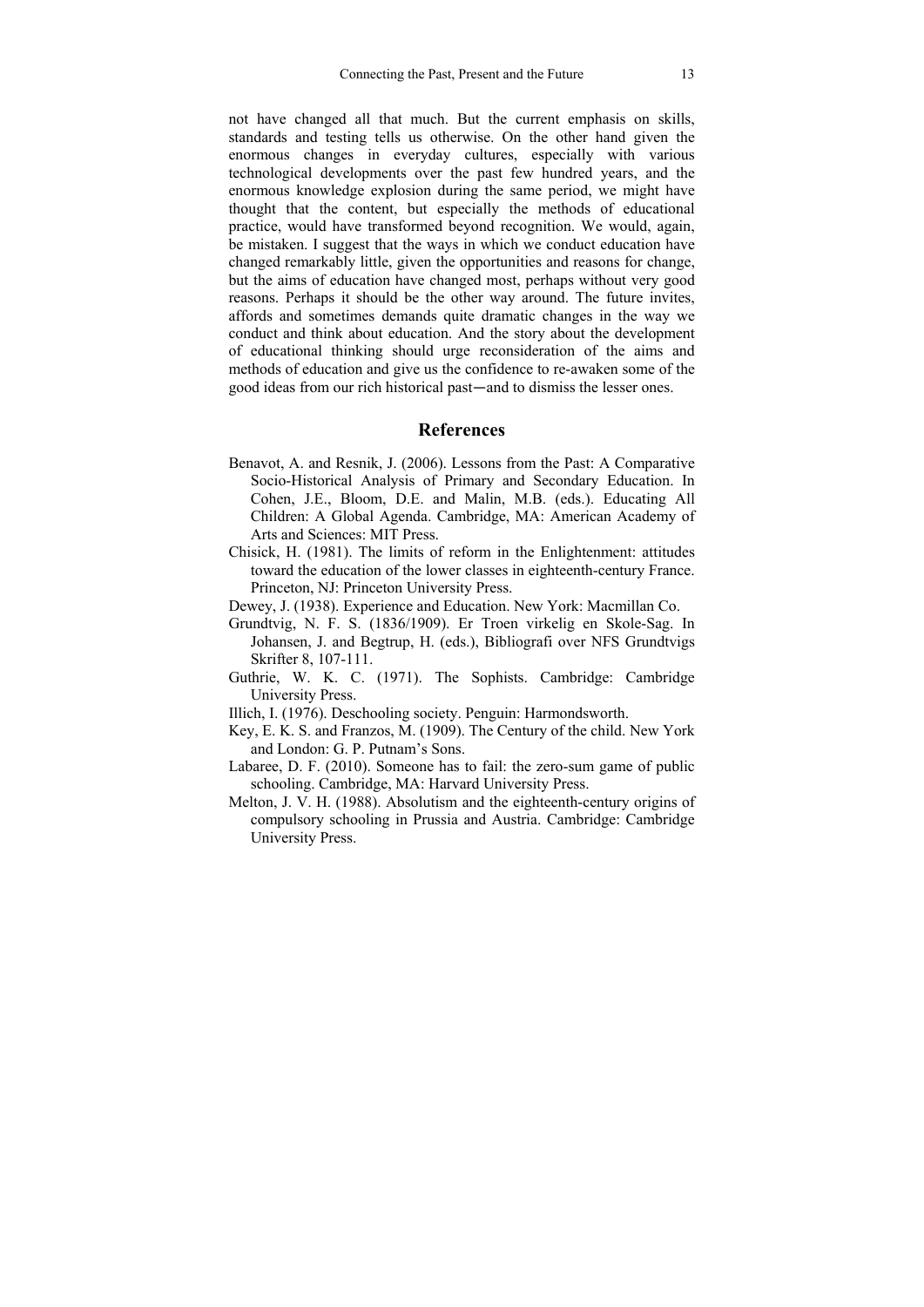- Montessori, M. (1912/1964). The Montessori method. New York: Schocken Books.
- Plato (1871). Menon (B. Jowett, Trans.), http://www.ilt.columbia.edu/publications/Projects/digitexts/plato/meno /meno.html
- Rousseau, J. J. (1762/1991). Emile: Or On education (A. Bloom, Trans.). London: Penguin Books.
- Tyack, D. and Cuban, L. (1995). Tinkering toward utopia. A century of public school reform. Cambridge: Harvard University Press.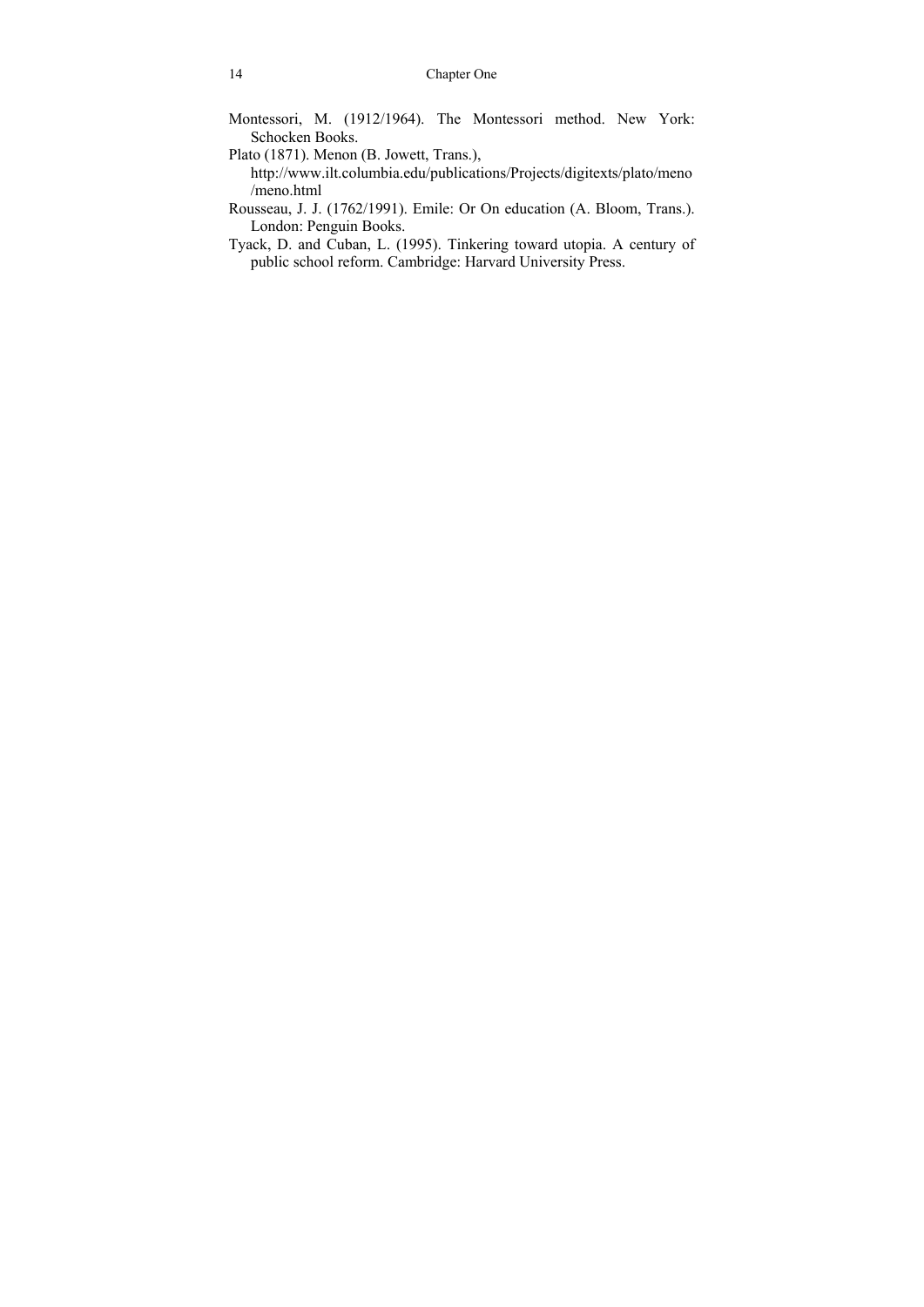### CHAPTER TWO

## STORYLINE: FROM SMALL BEGINNINGS TO STORYLINE INTERNATIONAL

### STEVE BELL AND SALLIE HARKNESS

#### **Introduction**

First of all we wish to say how delighted we are that the 5th International Storyline Conference at the University of Iceland has resulted in this book. Most of the following chapters are based on papers presented in Reykjavik in August 2012. Our Icelandic hosts have played a very important part in the development of Storyline and this is an opportunity to thank them for the warmth of their welcome, the efficiency of their planning, and the successful delivery of the recent conference.

As readers of this book may not know much about the background and development of the Storyline approach we shall describe this, although more detailed versions can be found in several previous publications and especially in *Storyline—Past, Present and Future* (Bell, Harkness, and White, 2006) where the history of Storyline and how it is used in many educational settings is described in some depth.

Storyline emerged in response to a report titled *Primary Education in Scotland* (HMSO, 1965). This report recommended major curricular change in Scottish Primary Schools, suggesting more cross-curricular work and recognising that mother-tongue language teaching was basic to all subjects. It emphasised the importance of language in all its forms listening and speaking, reading and writing. It highlighted the importance of aesthetic subjects in learning and introduced a new area of study entitled "environmental studies". Child-centred approaches, differentiation and group work were also recommended. Not surprisingly, these innovations were viewed with some apprehension by teaching staff. Teachers who had been trained to follow a highly structured course based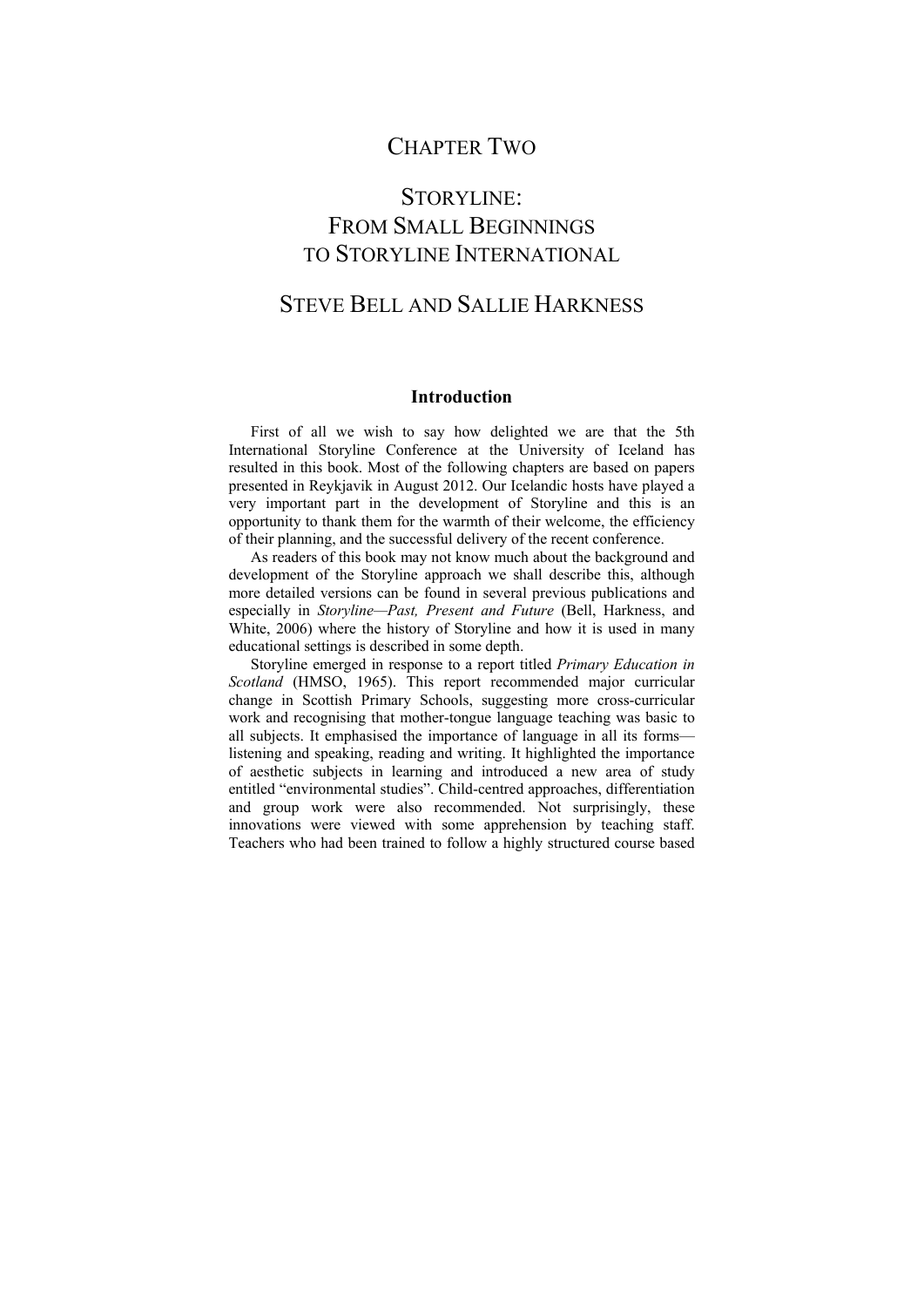on textbooks suddenly felt de-skilled. What was this new focus called Environmental Studies that could not be a subject because it was made up of different subjects comprising history, geography and science? Perhaps it was a process or method of teaching? The majority of teachers felt that they needed help in the form of practical models, strategies and approaches which would make them feel more secure and help them implement the new requirements.

#### **Jordanhill College of Education**

Following the publication of the new curriculum guide there was an obvious demand for support and training from teachers and local education authorities. John A. Smith, at that time Vice Principal of Jordanhill College and also Head of the In-service Department, had the idea to free a small number of members of staff from working with pre-service students in order to work full-time supporting teachers in primary schools (Harrison, and Marker, 1996). In 1967, three lecturers were seconded for this purpose and they were encouraged to spend time identifying schools where new strategies could be developed in order to solve the problems created by the new proposals. The tutors quickly recognised the unique support that gave them the creative freedom to work in this way.

At this time, basic primary education in Scotland started for pupils at the age of 5 years and lasted for 7 years. In the early stages, primaries 1 and 2, when children were new to school and just starting to learn to read and write, it was not possible to rely on the use of textbooks. Teachers had to organise more active learning. Also in the 1960s the educational theories of Froebel, Montessori and John Dewey were recognised as important influences on teaching methods. Infant departments were highly regarded as being leaders in the area of creative and progressive education. It was to the early stages that the staff tutors looked for inspiration and support in their search for the best ways to implement the holistic ideas being recommended. Slowly, over a period of years, using the rich expertise of practising teachers and especially those working in the early stages, a way of working and a curricular design began to appear and a busy programme of workshop courses for teaching staff was organised and implemented mainly in schools and the emerging teachers' centres. During these courses that spanned a three-day period two tutors would work together taking the teachers attending through a topic or theme to demonstrate how to organise cross-curricular work. Topics tended to have their origin in the new environmental studies but they integrated much language work and depended on the expressive arts to explore and record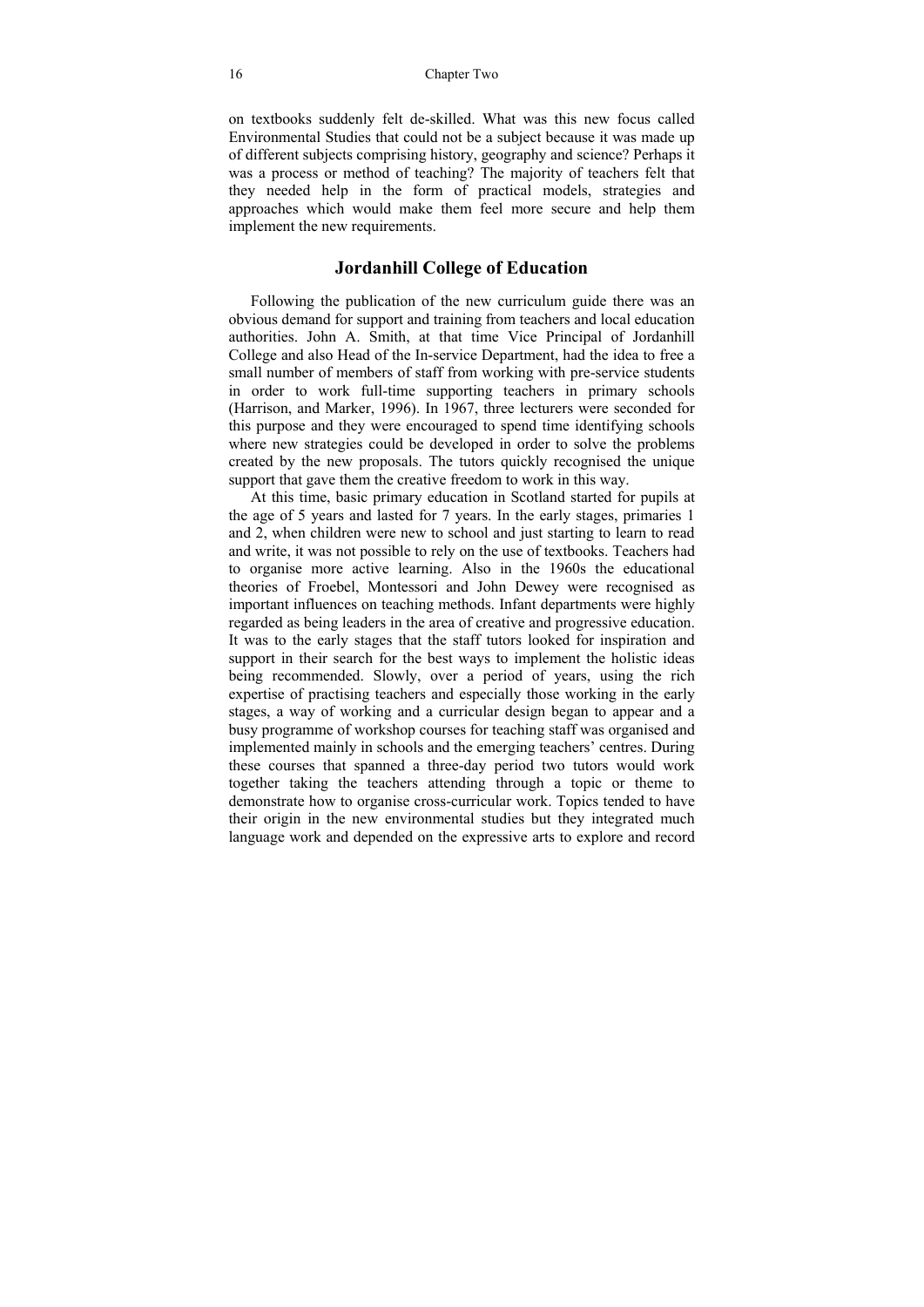pupils' ideas. The approach departed from the traditional model of transmission of knowledge, instead posing key questions that encouraged pupils to develop thinking skills and to identify and solve problems. An important feature of the approach was the invention of characters—the people involved in the situations imagined by the pupils. In that way the staff tutor topics, as they were called at that time, gave opportunities to consider feelings as well as facts.

Many different topics were designed covering a variety of subjects and designed for different stages in the primary school. These were always field tested in schools before being introduced to teacher workshops. Demand for courses and topic material increased and the approach began to spread, not only throughout Scotland, but also in other countries as the staff tutors, Fred Rendell, team leader, Sallie Harkness and Steve Bell, were invited to work in schools operated by the Service Children's Education Authority. This took them to Army bases in Germany, Gibraltar and Hong Kong. The European Council of International Schools became interested and visits were paid to their schools in Belgium and Switzerland. The Scandinavian school system was early to involve itself in what seemed to be an approach that fitted extremely well into their very creative educational philosophy. Many courses were organised for teachers in Denmark, Norway, Iceland, Sweden, and later Finland.

An exchange arrangement between staff at Jordanhill College and the University of Hamburg led to close collaboration between members of the staff tutor team and the IPTS (Institute of Practice and Theory in Schools), the system for teacher training in Schleswig Holstein. Many of the courses there were supported by the British Council. Ulf Schwanke who took part in this exchange later published *Die Storyline-Methode* (Auer Verlag GmbH, Donauworth, 2005).

In 1986 Kathy Fifield, a Fulbright Scholar from Oregon, USA, spent a sabbatical year shadowing Steve Bell to make an in-depth study of the approach. Others followed in Kathy's footsteps, notably María Steingrímsdottír and Bjorg Eiriksdottír from Iceland where the approach was already being adopted and adapted for young learners by many Icelandic teachers, notably Rosa Eggertsdottír.

Jos Letschert, who later became Dr Jos Letschert, Professor of Curriculum Studies at Twente University in the Netherlands, played a very important part in the early development of Storyline, as did his wife Dr Beate Grabbe-Letschert who introduced Storyline to the Teacher Training Institute in Hamburg and had long experience of presenting Storyline courses in Schleswig-Holstein (Letschert, et al, 2006).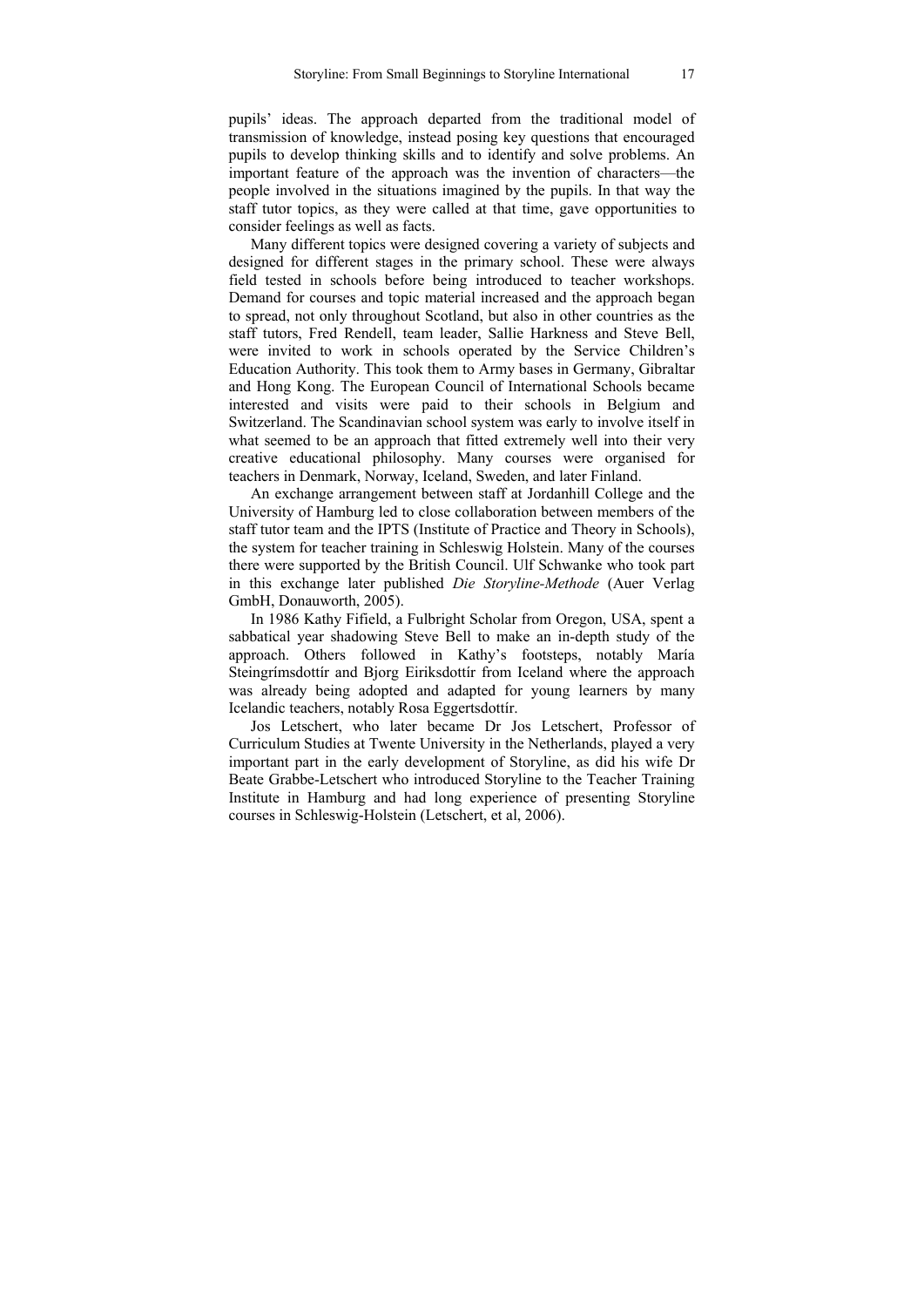#### **Storyline emerges**

By this time it was clear that the staff tutor approach to curricular planning used the story structure, with its sequence, setting in time and place, characters and plot, to frame topic planning and to pose questions to which learners could respond with imagination and creativity; undertaking a range of work involving problem solving, practical research and enquiry. This supported further activities such as expressing ideas and knowledge through a wide variety of media—writing, drama, art etc. The story structure provides a supportive and engaging context for meaningful learning geared to the learners' interests and concerns, as well as supporting the curricular goals of the teacher. Developed initially for use in primary schools, Storyline has been shown to be adaptable to teaching at all stages of learning and in any subject area. Now it is widely used in foreign language teaching and in higher education and teacher training. It has also been linked to simulation exercises in business contexts and has proved to be an effective tool in the training of nurses and in other medical contexts.

#### **Features of Storyline teaching and learning**

There are a number of features and stages in the planning, teaching and learning of a Storyline. Not every Storyline incorporates every feature, but all adhere to the key principles and pedagogy underpinning the approach. The features include the following:

- The teacher starts with what the learners know by asking key questions.
- These are open questions that require imaginative and creative thinking.
- The questions have a sequence that forms the chapters of a story.
- Learners produce their answers in the form of conceptual models or hypotheses.
- They then test their hypotheses by questioning and research.
- A wide variety of techniques is used to explore and present their ideas including visualisation in two and three dimensions.
- Teachers use co-operative learning techniques and appropriate grouping.
- Visual work is displayed with care and respect.
- Teaching structures are employed which support success.
- Pupils' work is assessed in a relevant and constructive way.
- Self and peer evaluation are central to the process.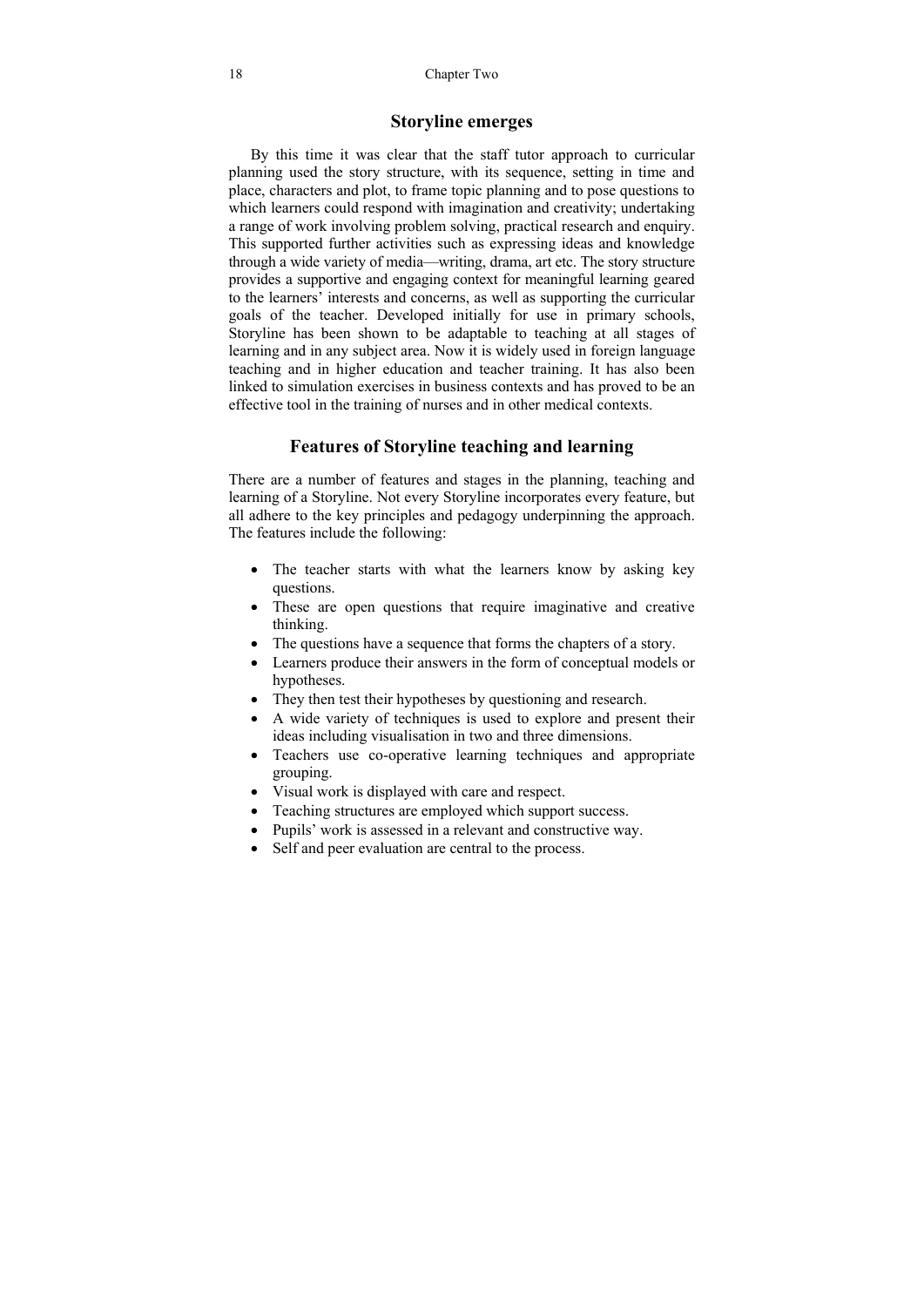Thus, Storyline can be viewed as a shared experience between teacher and pupils, with the pupils able to participate actively in the learning processes.

#### **The European Association for Educational Design (EED)**

In 1988, during a Workshop Course at Thelamörk School in the north of Iceland directed by Gudmundur Kristmundsson, a meeting was held of topic enthusiasts from Iceland, the Netherlands and Scotland. Jos Letschert, who at that time was responsible for the primary education department in The SLO (Institute of Curriculum Development in the Netherlands), suggested that we should form the European Association for Educational Design in order to promote the Jordanhill staff tutors' approach. Unfortunately there was a problem! In Denmark the method was known as *Den Skotske Metode* and in Germany as *Die Methode Glasgow.* These titles did not convey an understanding of the nature of the approach and so the name 'Storyline' was agreed to solve that problem. This title makes it clear that the teacher holds the LINE (the teaching plan) while the learners have ownership of the STORY.

At this time also it was decided that a seminar should be organised every 18 months to bring together the leaders of Storyline from their various countries. One of the famous tours in Iceland is named the Golden Circle and this was the name that we chose for our new group. The first meeting of the Golden Circle / EED was hosted by Jos Letschert in his Institute in Enschede in 1989. It was attended by 12 educators from Iceland, Scotland, Denmark and the Netherlands.

A mission statement for the EED was designed during a workshop in Denmark led by Kirsten Meldgaard. It read: "The European Association for Educational Design is an organisation supporting the development of the Storyline approach in a critical and innovative way by sharing ongoing research, resources, curriculum development and applications of the method. The Golden Circle is a non-competitive forum for enquiry into theory and practice to promote professionalism and friendship".

To celebrate the millennium, the Golden Circle agreed that it was time for the 1st International Storyline Conference. This was organised by Cecilie Falkenberg, of Laererhojskole Danmark, and was held in Aalborg in 2000. The conference coincided with the publication of *Storylinebogen —en handbog for undervisere* (Falkenberg and Hakonsson, Kroghs Forlag A/S 2000). Cecilie also organised the 2nd conference in Elsinore, Denmark in 2003. In 2006, Strathclyde University hosted the 3rd event in Glasgow, Scotland. In 2009, Jeff Creswell of Storyline Design in